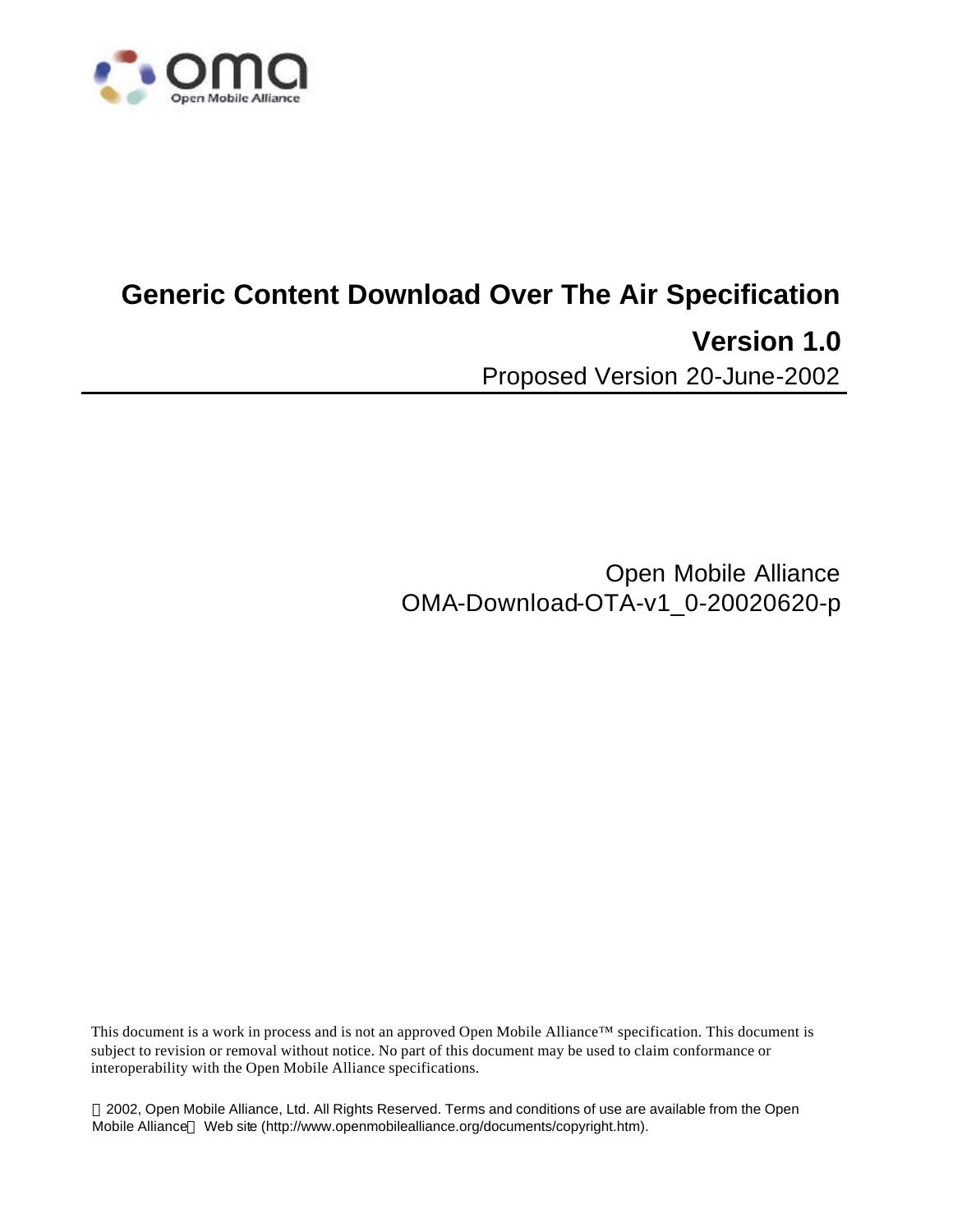© 2002, Open Mobile Alliance, Ltd. All rights reserved.

Terms and conditions of use are available from the Open Mobile Alliance™ Web site at http://www.openmobilealliance.org/documents/copyright.htm

You may use this document or any part of the document for internal or educational purposes only, provided you do not modify, edit or take out of context the information in this document in any manner. You may not use this document in any other manner without the prior written permission of the Open Mobile Alliance™. The Open Mobile Alliance authorises you to copy this document, provided that you retain all copyright and other proprietary notices contained in the original materials on any copies of the materials and that you comply strictly with these terms. This copyright permission does not constitute an endorsement of the products or services offered by you.

The Open Mobile Alliance™ assumes no responsibility for errors or omissions in this document. In no event shall the Open Mobile Alliance be liable for any special, indirect or consequential damages or any damages whatsoever arising out of or in connection with the use of this information*.*

This document is not a Open Mobile Alliance™ specification, is not endorsed by the Open Mobile Alliance and is informative only. This document is subject to revision or removal without notice. No part of this document may be used to claim conformance or interoperability with the Open Mobile Alliance specifications.

Open Mobile Alliance™ members have agreed to use reasonable endeavors to disclose in a timely manner to the Open Mobile Alliance the existence of all intellectual property rights (IPR's) essential to the present document. However, the members do not have an obligation to conduct IPR searches. The information received by the members is publicly available to members and non-members of the Open Mobile Alliance and may be found on the "WAP IPR Declarations" list at http://www.wapforum.org/what/ipr.htm Essential IPR is available for license on the basis set out in the schedule to the Open Mobile Alliance Application Form.

No representations or warranties (whether express or implied) are made by the Open Mobile Alliance™ or any Open Mobile Alliance member or its affiliates regarding any of the IPR's represented on this "WAP IPR Declarations" list, including, but not limited to the accuracy, completeness, validity or relevance of the information or whether or not such rights are essential or non-essential.

This document is available online in PDF format at http://www.openmobilealliance.org/.

Known problems associated with this document are published at http://www.openmobilealliance.org/.

Comments regarding this document can be submitted to the Open Mobile Alliance™ in the manner published at http://www.openmobilealliance.org/technical.htm.

| Document History                   |         |
|------------------------------------|---------|
| $OMA-Download-OTA-v1$ 0-20020620-p | Jurrent |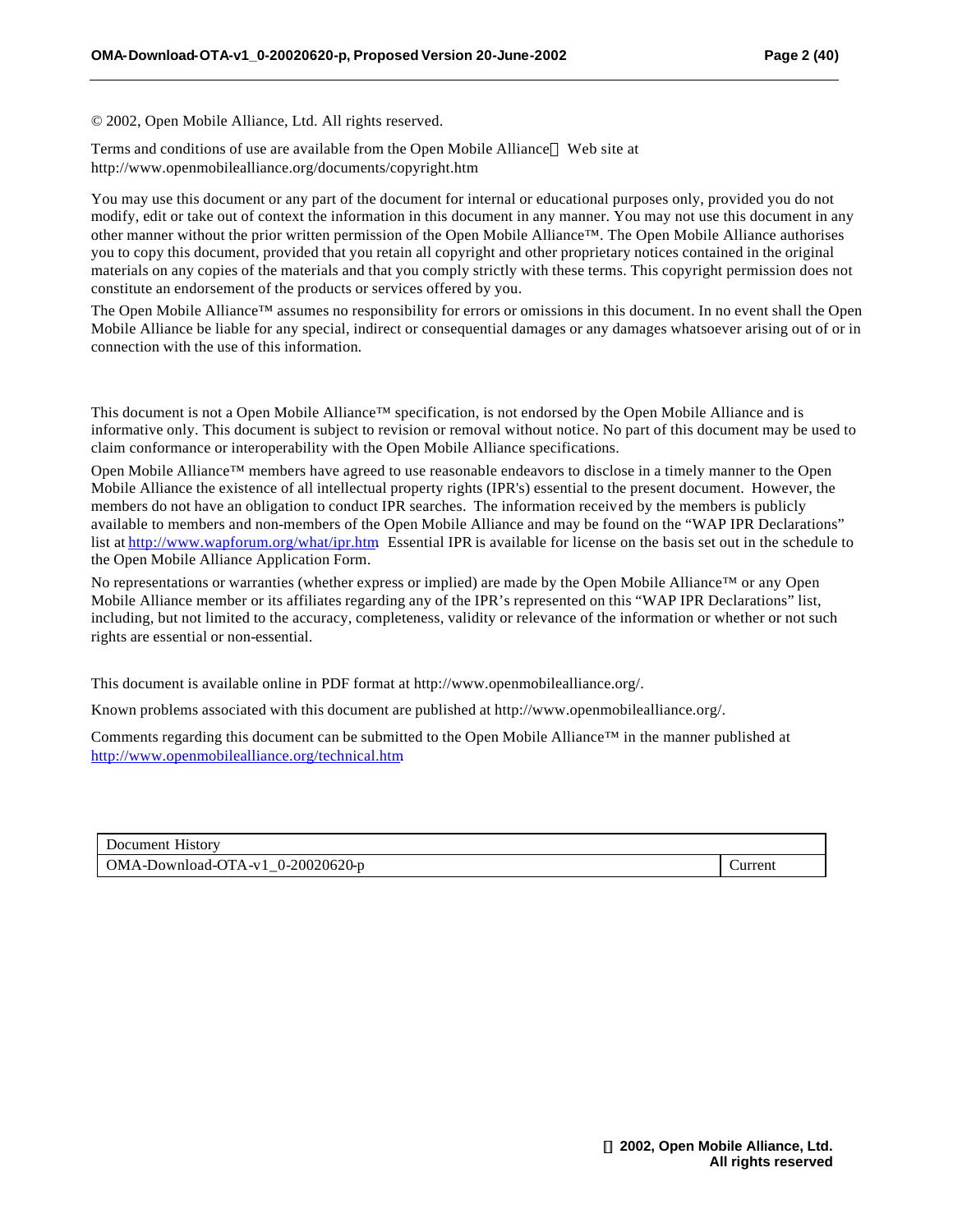## Contents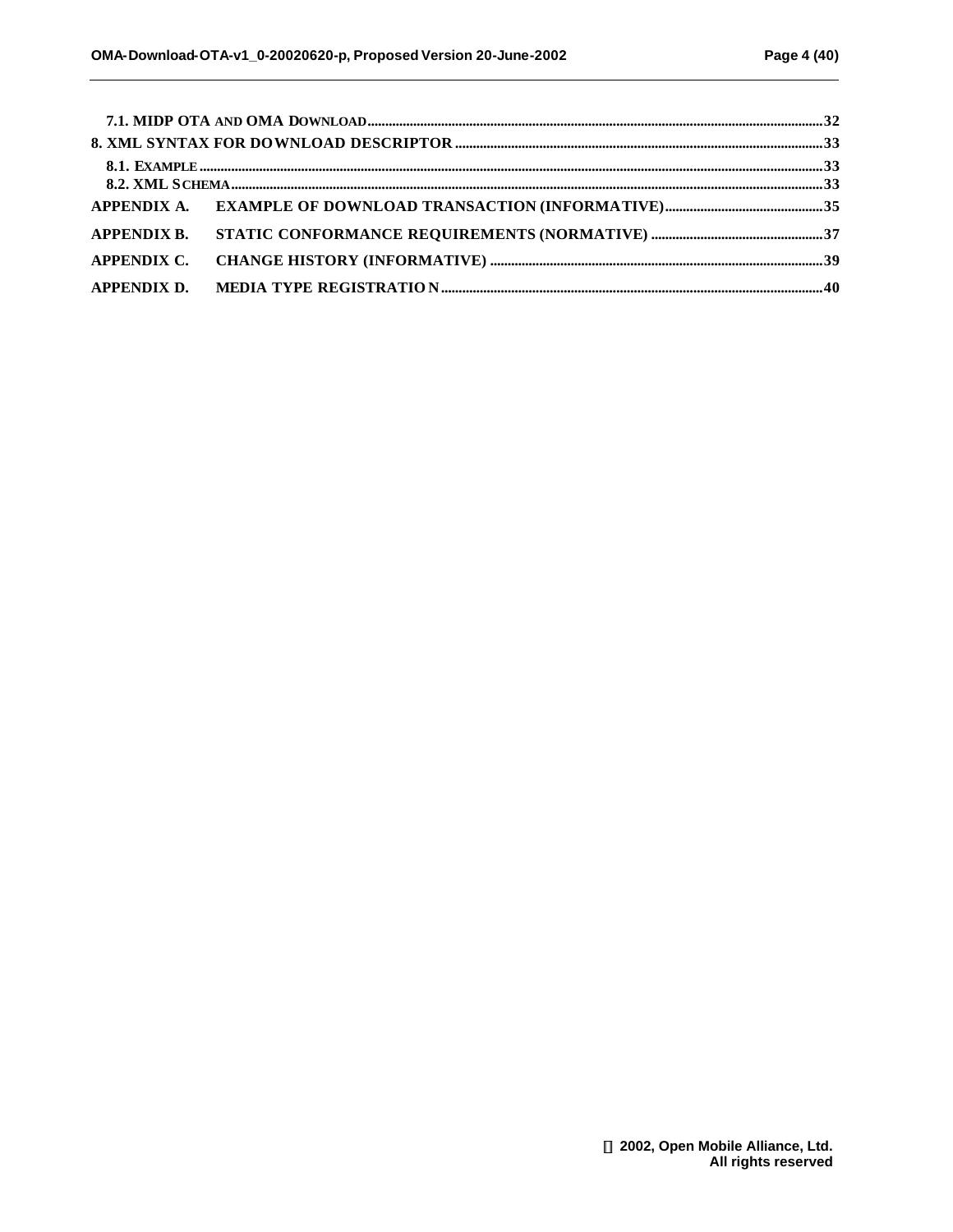## **1. Scope**

Open Mobile Alliance (OMA) Wireless Application Protocol (WAP) is a result of continuous work to define an industry-wide specification for developing applications that operate over wireless communication networks. The scope for the Open Mobile Alliance is to define a set of specifications to be used by service applications. The wireless market is growing very quickly and reaching new customers and services. To enable operators and manufacturers to meet the challenges in advanced services, differentiation, and fast and flexible service creation, WAP defines a set of protocols in transport, session, and application layers. For additional information on the WAP architecture, refer to [WAPARCH].

This specification defines application-level protocols and behaviours needed to provide both powerful as well as reliable content download functionality. It is anticipated that this will be an enabler for billing, and thus make premium priced content available to mobile users.

The specification addresses requirements such as Content Discovery, Authentication, Delivery Negotiation, Content Delivery and Delivery Confirmation. It takes advantage of work that has been done in the above-mentioned areas in both the Open Mobile Alliance as well as in the Java Community Process (sm).

The technology defined in this specification provides a consistent download interface and functionality for all generic content types, to complement the download of Java<sup>TM</sup> applications that has been defined in [MIDPOTA].

The intended audience of this specification are implementers of Download Agents and download servers, as well as other people who have some in-depth interest in the download procedures. It is not intended to be a tutorial for application authors.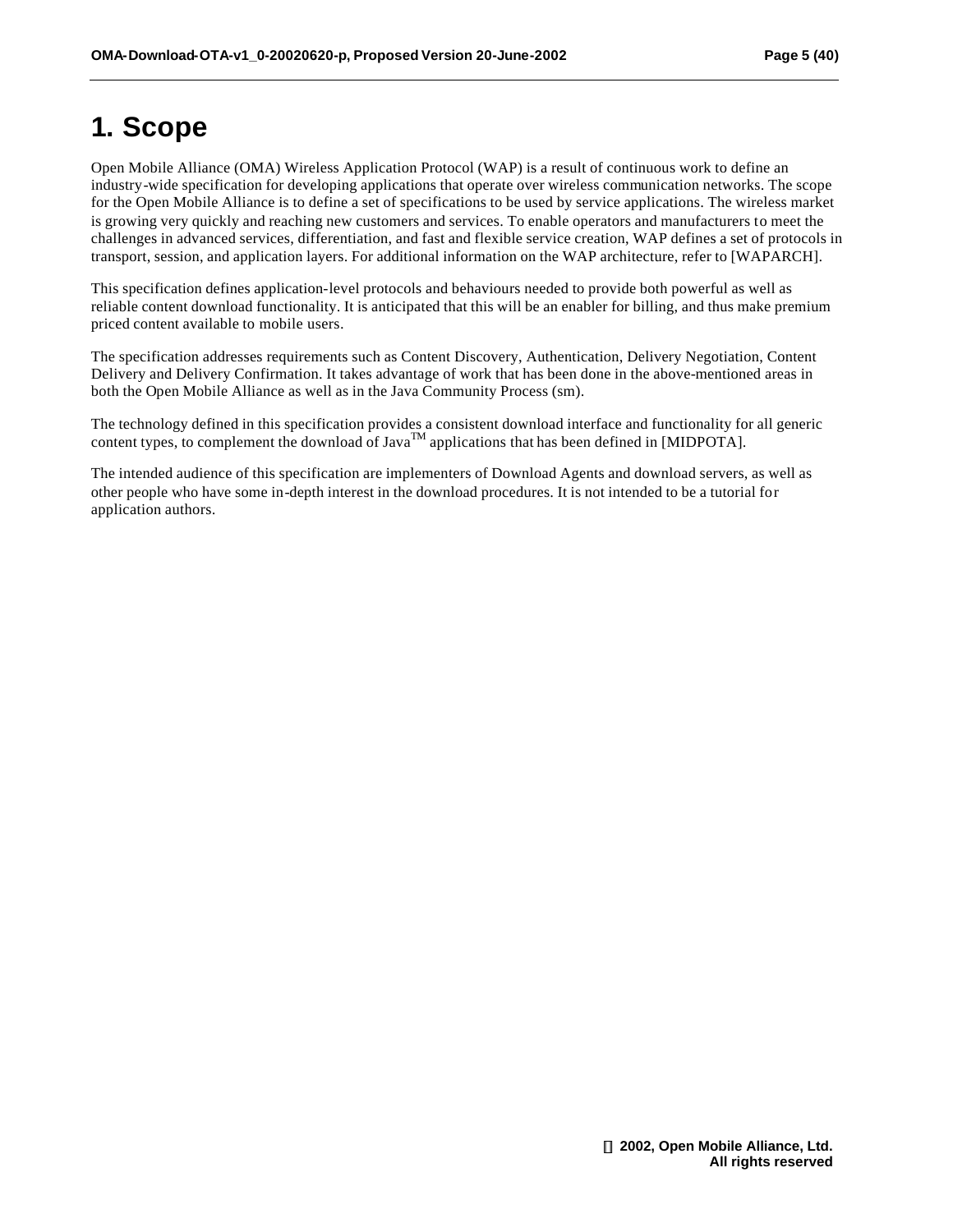## **2. References**

## **2.1. Normative References**

| [CREQ]             | "Specification of WAP Conformance Requirements". WAP Forum <sup>TM</sup> . WAP-221-CREQ, April<br>2001, http//www.openmobilealliance.org/                                   |
|--------------------|-----------------------------------------------------------------------------------------------------------------------------------------------------------------------------|
| [RFC2119]          | "Key words for use in RFCs to Indicate Requirement Levels". S. Bradner. March 1997.<br>http://www.ietf.org/rfc/rfc2119.txt                                                  |
| [HTTPSM]           | "HTTP State Management Specification ", WAP Forum <sup>™</sup> , WAP-223-HTTPSM, December<br>2001, www.openmobilealliance.org/                                              |
| [RFC2046]          | Multipurpose Internet Mail Extensions (MIME) Part Two: Media Types, http://www.ietf.org                                                                                     |
| [HTTP]             | "Hypertext Transfer Protocol - HTTP/1.1", RFC 2616, R. Fielding, et al., June 1999.<br>http://www.ieft.org/rfc/rfc2616.txt                                                  |
| [WSP]              | "Wireless Application Protocol, Wireless Session Protocol Specification", WAP-230-WSP, WAP<br>Forum <sup>™</sup> , July 2001. http://www.openmobilealliance.org/            |
| [RFC2387]          | "The MIME Multipart/Related Content-type", E. Levinson, 1998, http://www.ietf.org                                                                                           |
| $[WP\text{-}HTTP]$ | "Wireless Application Protocol, Wireless Profiled HTTP", WAP-229-HTTP, WAP Forum <sup>TM</sup> ,<br>March 2001. http://www.openmobilealliance.org/                          |
| <b>[WTLS]</b>      | "Wireless Application Protocol, Wireless Transport Layer Security Specification", WAP-261-<br>WTLS, WAP Forum <sup>™</sup> , April 2001. http://www.openmobilealliance.org/ |

## **2.2. Informative References**

| [WAPARCH] | "WAP Architecture". WAP Forum <sup>TM</sup> . WAP-210-WAPARCH.<br>http//www.openmobilealliance.org/                          |
|-----------|------------------------------------------------------------------------------------------------------------------------------|
| [MIDPOTA] | "Over The Air User Initiated Provisioning Recommended Practice", version 1.0, 2001, SUN<br>Microsystems. http://java.sun.com |
| [MIDP]    | "Mobile Information Device Profile", version 1.0, 2000, SUN Microsystems, http://java.sun.com                                |
| [RFC2617] | "HTTP Authentication, basic and digest authentication mechanisms", RFC 2617, www.ietf.org                                    |
| [UAProf]  | "WAG UAProf", WAP Forum <sup>TM</sup> . WAP-248-UAPROF. http://www.openmobilealliance.org/                                   |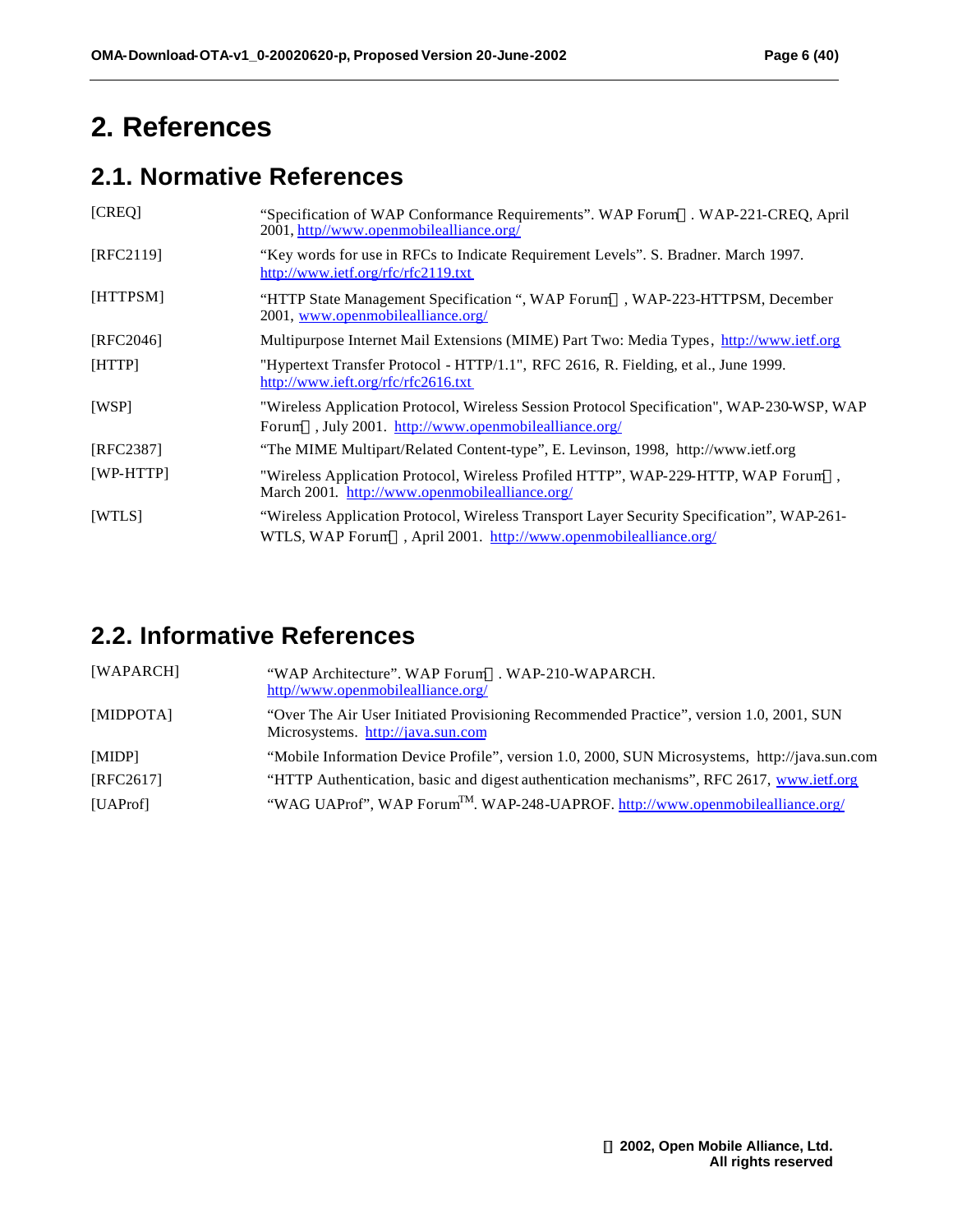## **3. Terminology and Conventions**

## **3.1. Conventions**

The key words "MUST", "MUST NOT", "REQUIRED", "SHALL", "SHALL NOT", "SHOULD", "SHOULD NOT", "RECOMMENDED", "MAY", and "OPTIONAL" in this document are to be interpreted as described in [RFC2119].

All sections, except appendices, "Scope", and "Introduction" are normative, unless they are explicitly indicated to be informative.

## **3.2. Definitions**

| <b>Content Delivery</b>      | The actual delivery of the media object, for example by means of a HTTP GET, to the<br>client device.                                                                                                                                                                                                                                                                                                                                                                                                                                                                                |
|------------------------------|--------------------------------------------------------------------------------------------------------------------------------------------------------------------------------------------------------------------------------------------------------------------------------------------------------------------------------------------------------------------------------------------------------------------------------------------------------------------------------------------------------------------------------------------------------------------------------------|
| <b>Content Download</b>      | The whole transaction including discovery, delivery of content and confirmation of<br>download.                                                                                                                                                                                                                                                                                                                                                                                                                                                                                      |
| <b>Content Handler</b>       | An entity in the mobile device responsible for the processing of a particular media<br>type. The content handler typically handles issues related to installation of content, in<br>addition to execution of content. The actual processing of retrieved content is outside<br>the scope of this specification.                                                                                                                                                                                                                                                                      |
| <b>Content Storage</b>       | The physical location of the media object to be downloaded.                                                                                                                                                                                                                                                                                                                                                                                                                                                                                                                          |
| <b>Discovery Application</b> | A user agent in the device that discovers media on behalf of the user. The End User<br>discovers content on the Web by using a Web browser or an application specifically<br>created for a type of content. A picture editor may discover pictures, a melody<br>composer may discover melodies, and an application manager may discover<br>applications (e.g. games) on dedicated Web sites. Email and MMS messages may<br>contain Web addresses to media objects available for downloading. These types of<br>applications are collectively referred to as a Discovery Application. |
| <b>Discovery Process</b>     | The process by which the user or device finds a resource (i.e. a Media Object) that he<br>wants to load onto his device. The discovery can take place for example by means of a<br>browser, a dedicated discovery application, a received message, or some offline<br>means (like a newspaper).                                                                                                                                                                                                                                                                                      |
| <b>Download Agent</b>        | An abbreviated form of Download User Agent.                                                                                                                                                                                                                                                                                                                                                                                                                                                                                                                                          |
| <b>Download Descriptor</b>   | Metadata about a <i>media object</i> and instructions to the <i>download agent</i> for how to<br>download it. The object triggers the Download Agent in the client device. It describes<br>the media object to be downloaded and allows the client device to decide if it has the<br>capabilities to install and render/execute the Media Object.                                                                                                                                                                                                                                    |
| <b>Download Protocol</b>     | The actual delivery of an object is performed using the protocol specified in the<br>Download Descriptor. The only mandatory protocol as defined in this specification is<br>[HTTP] (or [WSP] if the environment is WAP 1.x). Other protocols may be used if<br>supported by both parties.                                                                                                                                                                                                                                                                                           |
| <b>Download Server</b>       | A Web server hosting <i>media objects</i> available for download. It is responsible for the<br>download transaction from the server perspective. It handles download session<br>management including actions triggered by the installation status report.                                                                                                                                                                                                                                                                                                                            |
| <b>Download Service</b>      | The overall service that a client device is exposed to when it wants to select a media<br>object and execute a download of it. A download service is typically constructed with                                                                                                                                                                                                                                                                                                                                                                                                      |
|                              | n 2002 Onen Mobile Alliance Ltd                                                                                                                                                                                                                                                                                                                                                                                                                                                                                                                                                      |

**J** 2002, Open Mobile Alliance, I **All rights reserved**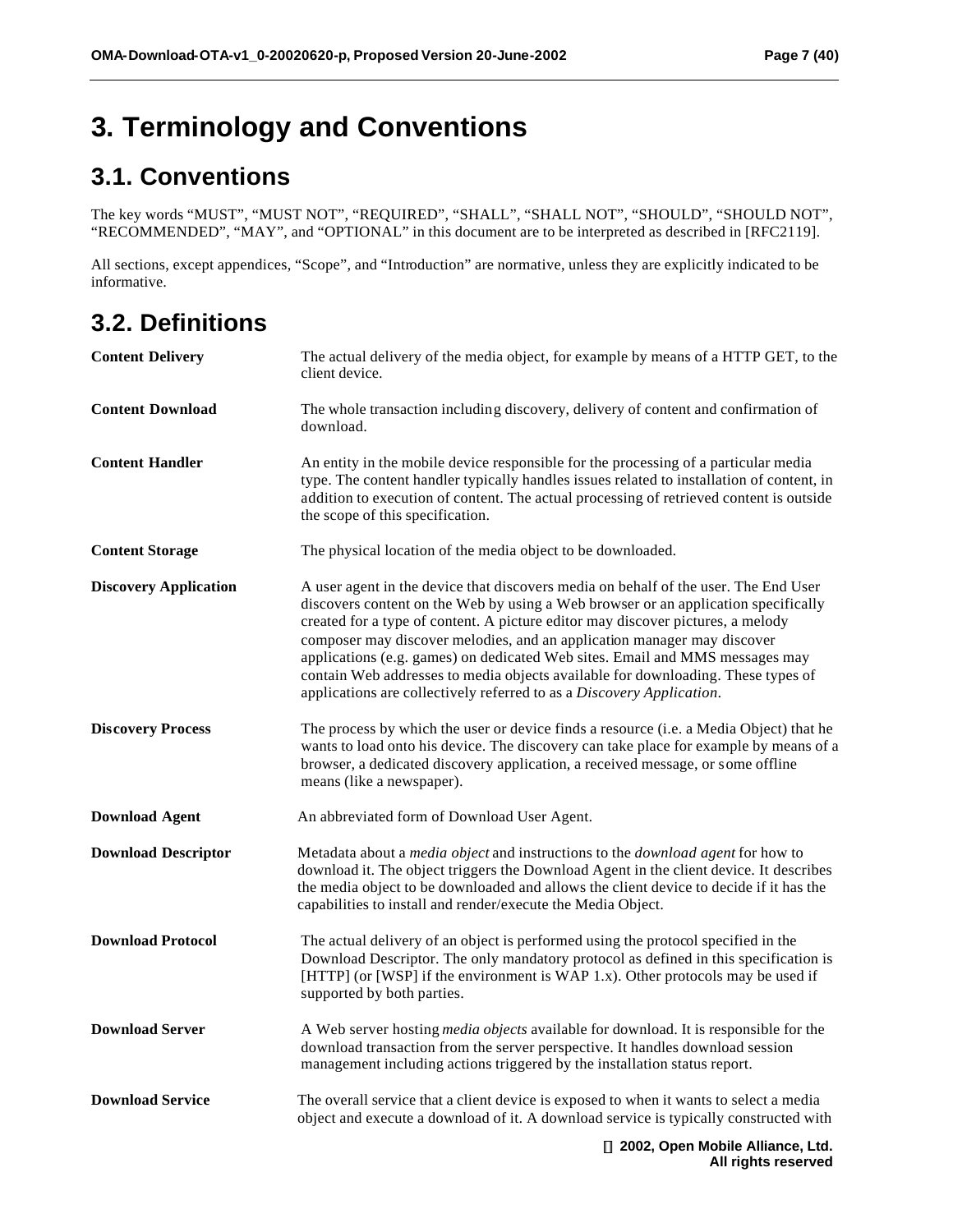|                                  | the help of the abstract building blocks Presentation Server, Download Server and<br>Content Storage.                                                                                                                                                                                                                                                                                                                                                                                                                           |  |  |
|----------------------------------|---------------------------------------------------------------------------------------------------------------------------------------------------------------------------------------------------------------------------------------------------------------------------------------------------------------------------------------------------------------------------------------------------------------------------------------------------------------------------------------------------------------------------------|--|--|
| <b>Download User Agent</b>       | A user agent in the device responsible for downloading a <i>media object</i> described by a<br>downloaddescriptor. Responsible for the download transaction from the client<br>perspective. It is triggered by the reception or activation of a Download Descriptor.                                                                                                                                                                                                                                                            |  |  |
| <b>Generic Content</b>           | The concept of Generic Content includes any MIME media type except the Java <sup>TM</sup><br>JAR media type. For this media type please see [MIDPOTA].                                                                                                                                                                                                                                                                                                                                                                          |  |  |
| <b>Installation Notification</b> | A Status Report message from the client to the server. It indicates to the server that<br>the Download Agent has successfully installed the Media Object, and that the content<br>(to the best knowledge of the Download Agent) will be made available to the user.                                                                                                                                                                                                                                                             |  |  |
| <b>Media Object</b>              | A resource on a Web server that can be downloaded. It may be a single object (often<br>referred to as a file), or a container consisting of multiple objects. The mechanism for<br>the latter may be MIME-multipart. There are no restrictions as to the characteristics of<br>the media object, but the transfer encoding has to make it compatible with an HTTP<br>(or WSP) transport. The download of a Media Object is the ultimate goal of each<br>transaction undertaken with the protocol defined in this specification. |  |  |
| <b>Media Type</b>                | A MIME media type [RFC2046].                                                                                                                                                                                                                                                                                                                                                                                                                                                                                                    |  |  |
| <b>MIDP OTA Provisioning</b>     | The JAVA <sup>TM</sup> MIDP OTA Provisioning is defined in [MIDPOTA].                                                                                                                                                                                                                                                                                                                                                                                                                                                           |  |  |
| <b>Presentation Server</b>       | A Web server presenting a download service to the user. It is one of the possible<br>discovery mechanisms. The client device may browse a Web or WAP page at the<br>presentation server and be redirected to the Download Server for the OMA Download<br>transaction.                                                                                                                                                                                                                                                           |  |  |
| Server                           | All Servers in this specification are abstract, <i>i.e.</i> logical, entities. They are used in the<br>specification only to help the reader to separate between different functional elements<br>that may be implemented and deployed in any configuration.                                                                                                                                                                                                                                                                    |  |  |
| <b>Status Report</b>             | A message sent from the mobile device to a server to indicate the positive or negative<br>outcome of a download transaction. In the context of Content Download the Status<br>Report terminates the "download session" (or "download transaction").                                                                                                                                                                                                                                                                             |  |  |
| <b>Status Report Server</b>      | A WEB server accepting status reports from the download agent.                                                                                                                                                                                                                                                                                                                                                                                                                                                                  |  |  |
| Well-intentioned attempt         | A "well-intentioned attempt to send an Installation Status Report" means that the<br>client device sends a Status Report under circumstances where the network<br>connection is known (to the extent possible) to be present, and the Status Report is<br>known to be properly formatted. If there is no network connection then an attempt to<br>send a request should not be regarded as well-intentioned.                                                                                                                    |  |  |

## **3.3. Abbreviations**

| Content Identifier                        |
|-------------------------------------------|
| Download Descriptor                       |
| Java <sup>TM</sup> Application Descriptor |
| Java <sup>TM</sup> Archive                |
| $Java^{TM}$ 2 Micro Edition               |
| <b>Mobile Information Device Profile</b>  |
| Multimedia Messaging Service              |
| Open Mobile Alliance                      |
|                                           |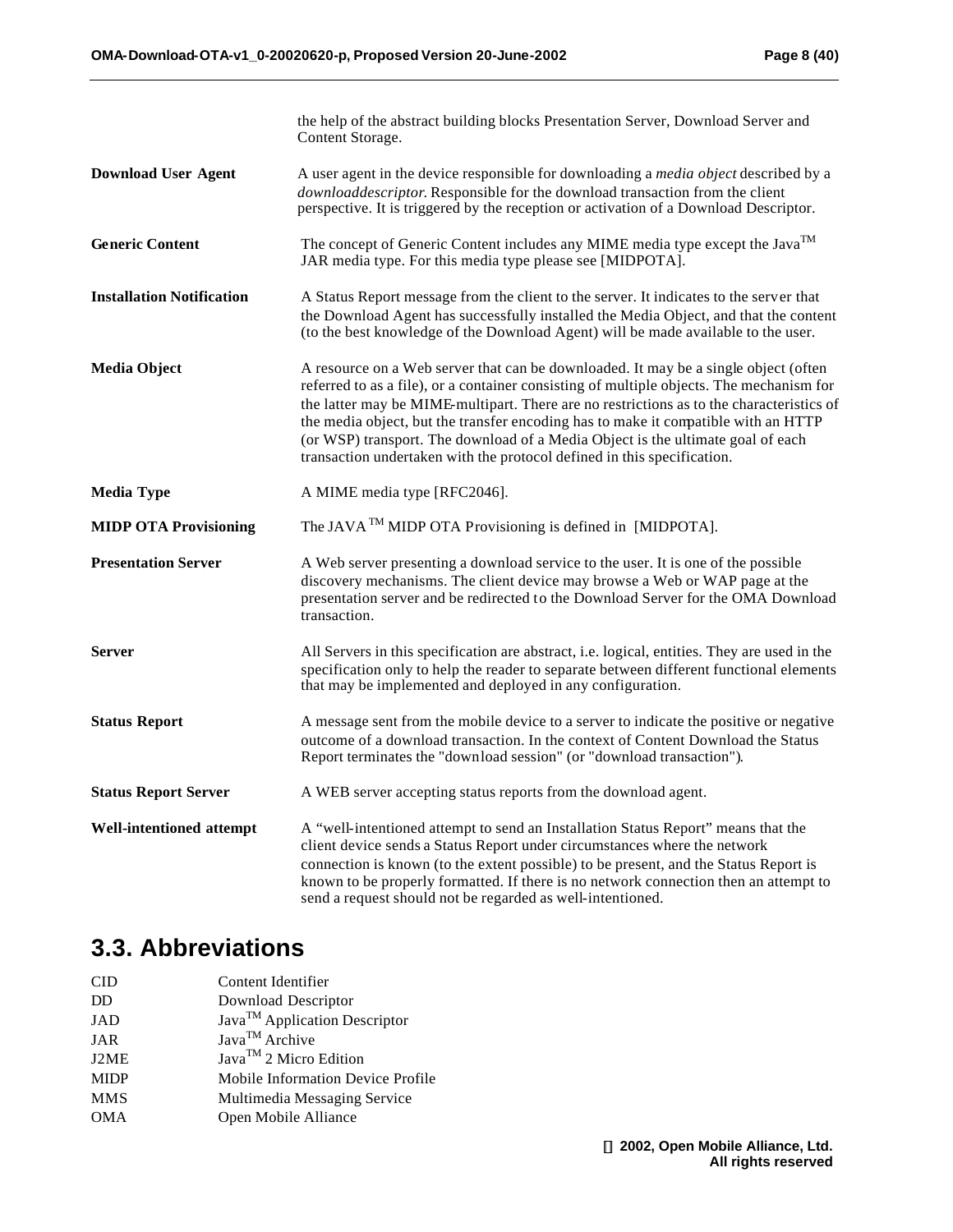| <b>OTA</b> | Over The Air                         |
|------------|--------------------------------------|
| <b>RP</b>  | <b>Recommended Practices</b>         |
| URL        | Universal Resource Locator           |
| URI        | Universal Resource Identifier        |
| WAP        | <b>Wireless Application Protocol</b> |
| XML        | Extensible Markup Language           |
|            |                                      |

## **3.4. Acknowledgements**

Sun, Sun Microsystems, the Sun Logo, Java, J2ME are trademarks or registered trademarks of Sun Microsystems, Inc. in the United States and other countries.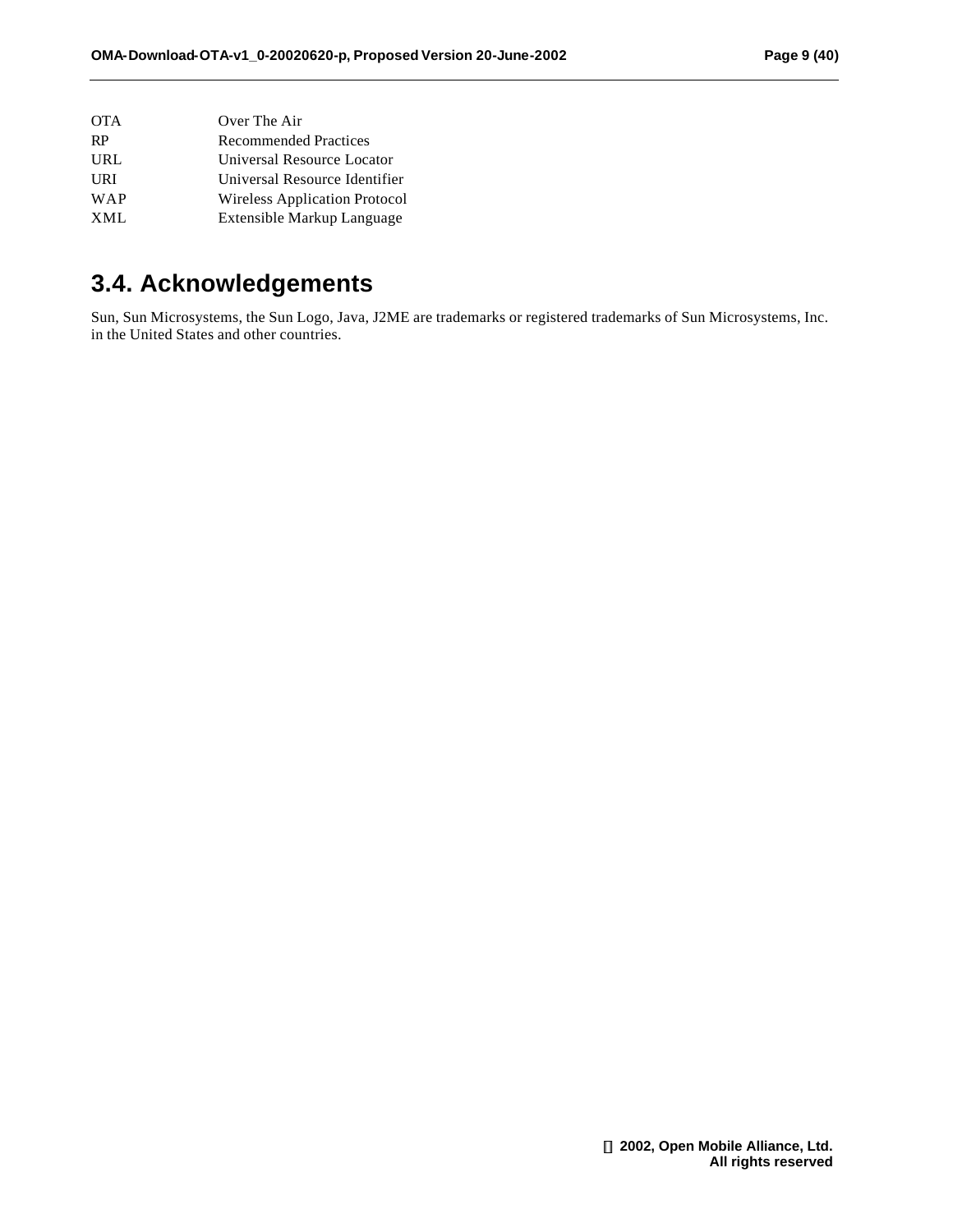## **4. Introduction**

The mobile industry is on the verge of introducing large-scale Internet style, media type independent, download of media objects. One of the areas of deployment for this technology is e-commerce. The most likely objects to kick off the business are Ringing Tones, Screen Savers and Java<sup>TM</sup> MIDlets.

## **4.1. Goal**

The goal of this specification is to define a technology for confirmed download that is used to deliver digital content such as entertainment and business applications as well as objects to be rendered to mobile terminals. Another important application area for download is to personalise terminals according to a user's preferences and lifestyle. Some of the specific goals include

- Enable various payment models to support launch of e-commerce concepts.
- Avoid fragmentation of content space. Content for mobile devices with different capabilities can be published using a consistent concept.
- Create commonality between the download process of all types of media: e.g. games, melodies, and pictures.
- Enable both automated as well as manual client driven capability negotiation
- Enable a mechanism that allows the initial download solution to be extended with new attributes and functionality
- Create a solution that is quick and easy to implement and deploy in order to make time to market short

## **4.2. Architecture**

The fundamental architectural vision behind this specification is the logical separation of presentation (content) server, download server and content storage. This architecture allows for very simple presentation servers, with no special functionality to enable e-commerce. The e-commerce and download management functionality can instead be concentrated into the Download Server.

This architecture explicitly allows for both centralized deployment, where there is a strong association between presentation server and download server, as well as decentralized deployment where there is a relatively low level of integration between presentation and download servers.

The functionality enables the implementation of confirmed and reliable, and thus billable, transactions between a server entity (Presentation Server, Download Server) and a client device. The functionality allows any type of content to be downloaded.

## **4.3. Overview**

The mechanisms for media object download defined in this specification support at least two high-level commercial use cases:

- A pay-per-transaction model where the confirmation of a successful installation of a media object typically triggers server side billing actions.
- A subscription model that does not require explicit confirmation of individual succeeded download operations. In this case of commercial service the service provider typically makes a separate agreement with an end user to download multiple media objects at the end users convenience.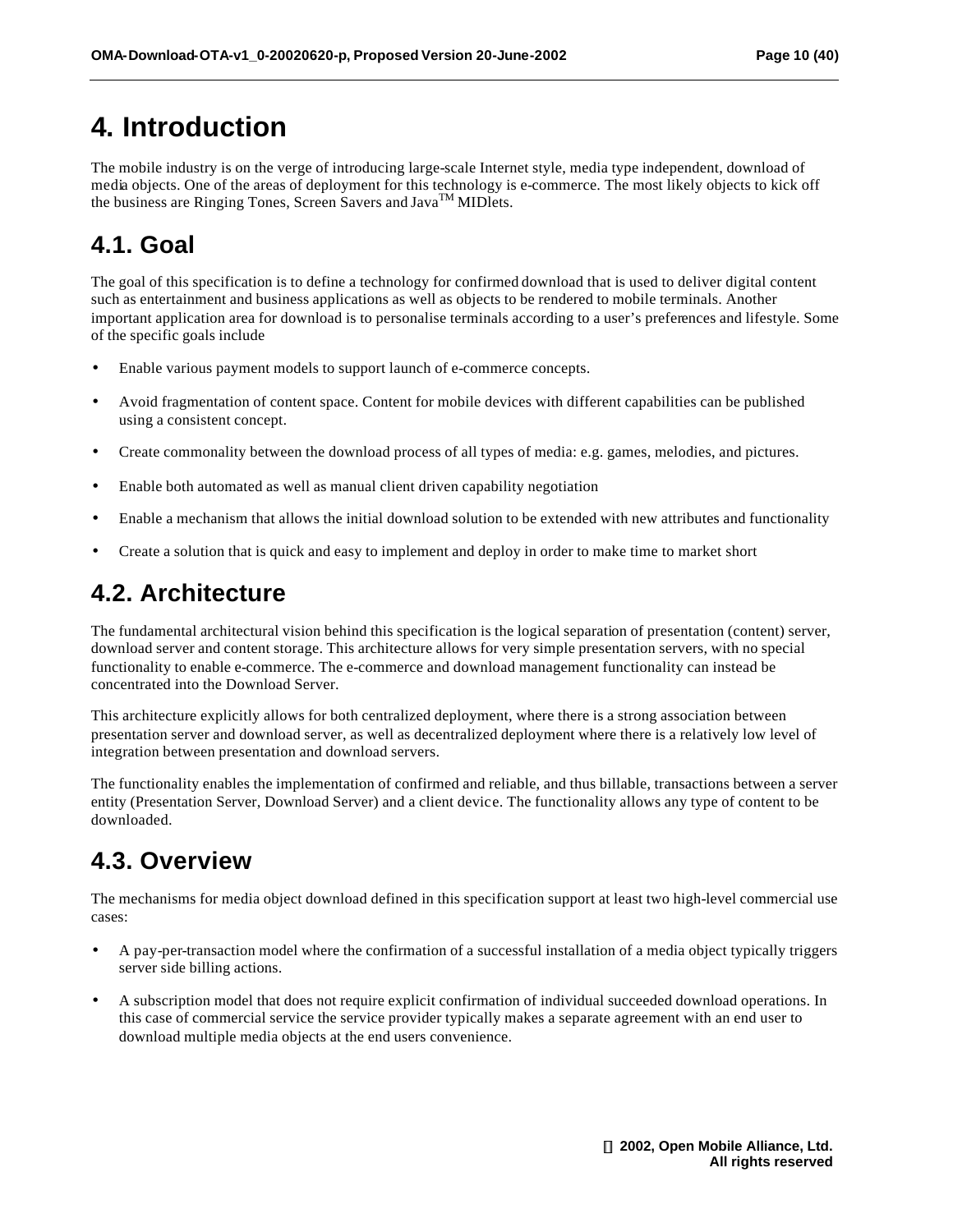#### 4.3.1. OMA Download

The OMA Download model leverages the HTTP download mechanisms, and adds a number of features as defined in this specification. These include additional tools for content negotiation, well-formalised (protocol independent) META-data presentation and application layer confirmation of installation.

The negotiation model allows both the client device and the end user to evaluate if a download is to proceed to the phase where a data object it transferred to the device. Some of the attributes of the Download Descriptor allow the download agent to compare the currently available resources on the client device to the META-data representing the media object to be downloaded. Another set of attributes allow the end user to evaluate if the media object is worthwhile for him, if he wants to complete the transaction or abort before the media object has been transferred.

A download transaction always includes a degree of uncertainty, the client and the server cannot simultaneously know with absolute certainty that a transaction has succeeded, and that the other party is in agreement with this deduction. The logic of the OMA Download Installation Notification has been defined in such a way that the client has a slight advantage. There may be situations where the server does not know that the client has accepted the media object, but there is no situation where the server would believe that the client device has accepted the media object when it in fact has been rejected.

The generic OMA Download, based on the concept of a Download Descriptor, includes two basic scenarios:

- OMA Download with Separate Delivery of Download Descriptor and Media Object.
	- The Download Descriptor, which contains META-data related to the download transaction, is typically delivered separately from the media object it references.
- OMA Download with Co-Delivery of Download Descriptor and Media Object
	- In some cases it may be beneficial to combine the Download Descriptor and the media object in one delivery package.

In the two scenarios there may or may not be an installation notification, depending on what was requested in the Download Descriptor.

These main OMA Download scenarios are briefly described below.

#### **OMA Download with Separate Delivery of Download Descriptor and Media Object**

This download scenario is a process that includes separate request-reply interaction pairs for Download Descriptor delivery, content delivery and the optional application level transaction confirmation.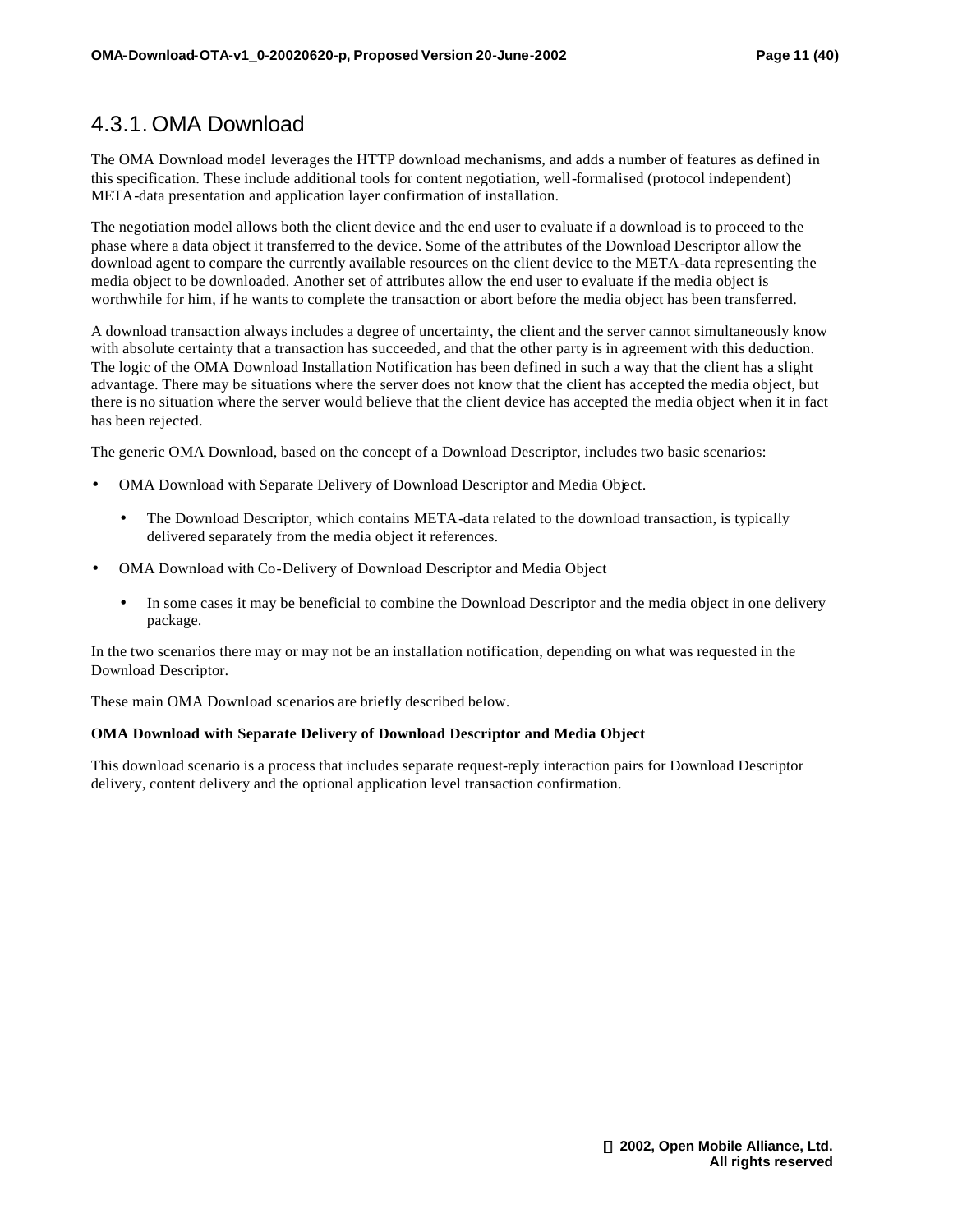

**Figure 1. The full generic content download process, with separate transfer of Download Descriptor and media object. This download process can be truncated in situations where no InstallNotifyURI has been defined.** 

#### **OMA Download with Co-Delivery of Download Descriptor and Media Object**

This download scenario is a process where the Download Descriptor is delivered together with the Media Object within a single request-reply interaction. This delivery is then followed by optional application level transaction confirmation.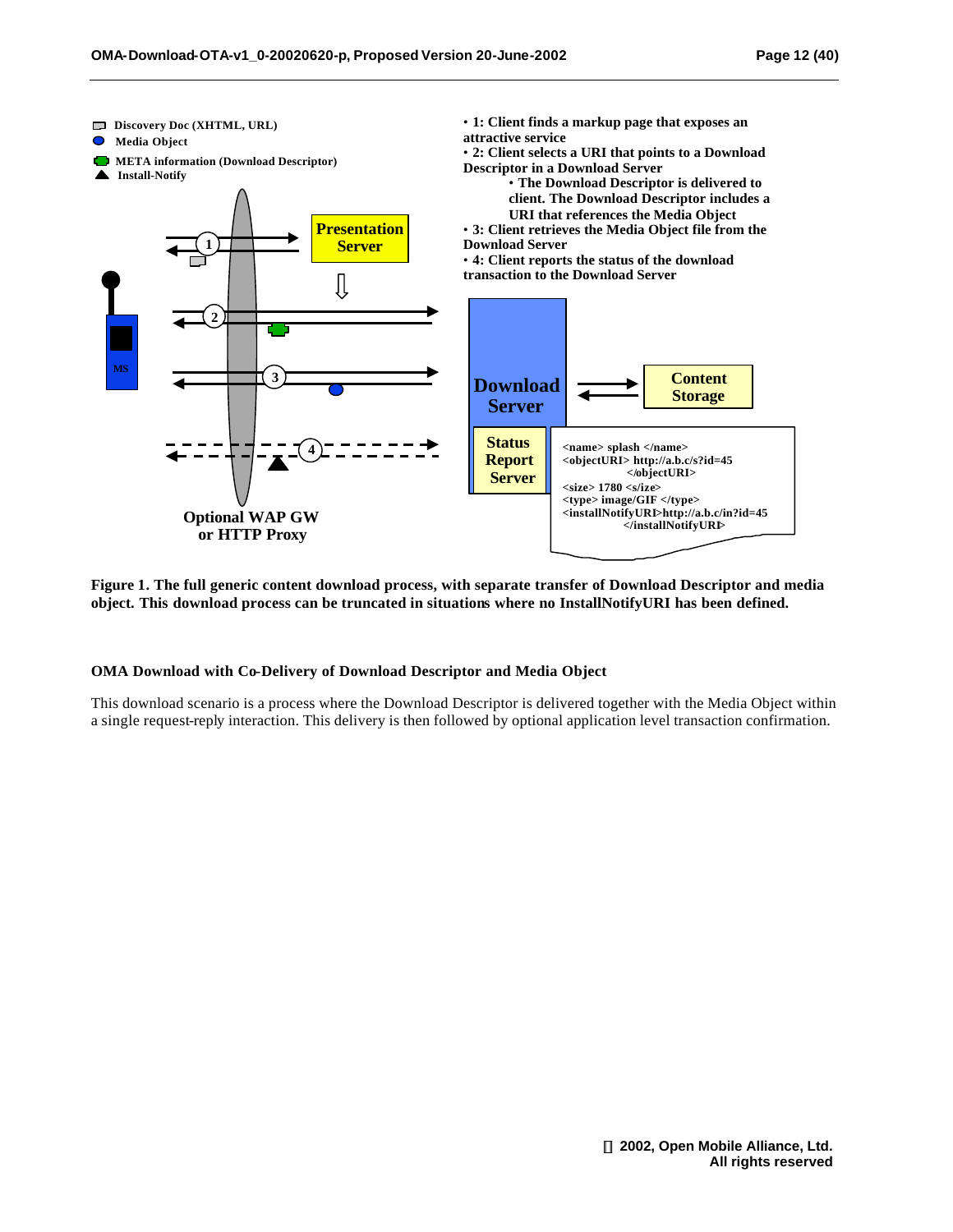

**Figure 2. The shortcut of the most elaborate download process with a combined delivery of Download Descriptor and Media Object. This download process can be truncated in situations where no InstallNotifyURI has been defined.** 

#### **OMA DOWNLOAD without Installation Notification**

This download scenario illustrates the case when an Installation Notification is not used to provide confirmation to the server about the successful media object installation. The advantage of this scenario is that one request-reply pair can be omitted from the process if the use case does not require application level transaction confirmation.

This scenario represents an unreliable download mechanism (similar to an HTTP retrieval of content) particularly suitable for use cases where absolute reliability is less of a priority than bandwidth optimisation.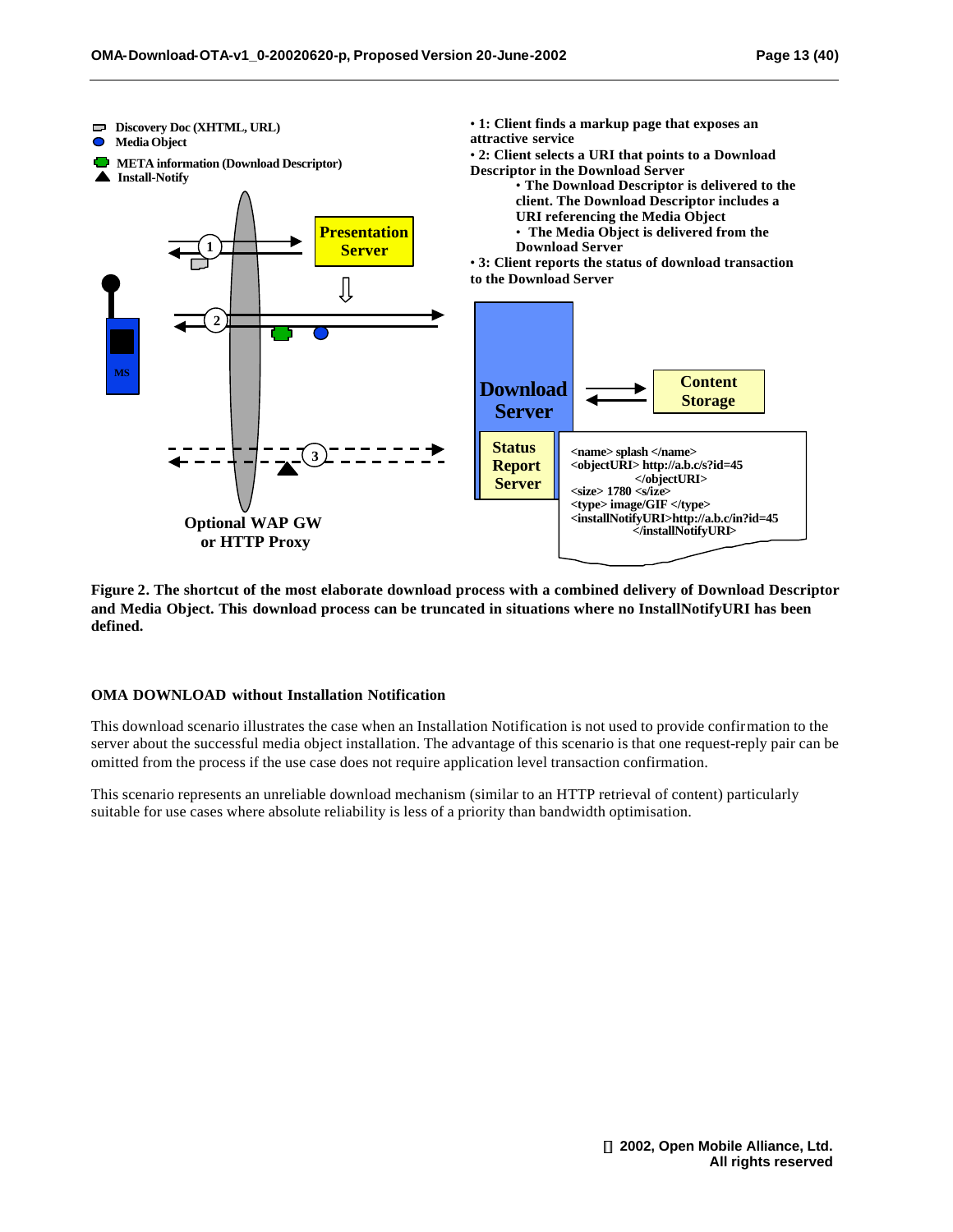

**Figure 3. The download process is significantly simplified in the case that no Installation Notification is required. The over the air traffic is then reduced by one request-reply interaction.**

#### **Service flow in a browsing environment**

Each of the download scenarios above can be combined with the mechanism for application flow control defined in this specification. The flow control mechanism provides the service creator with a tool that allows him to advise the client device about the next URL to access in case the end user decides to continue with a browsing interaction.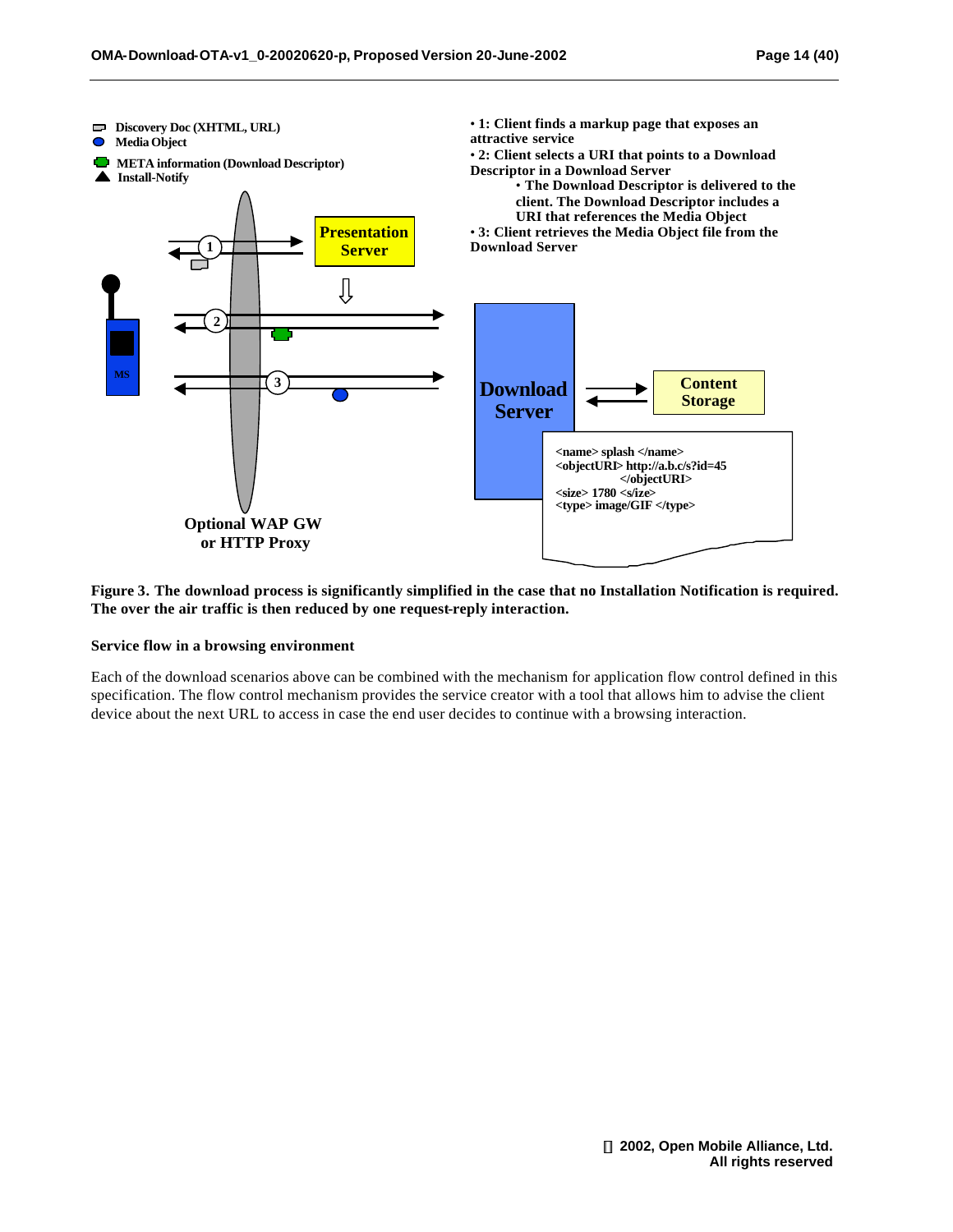

#### **Figure 4. Basic WEB/WAP service user experience flow control.**

The control flow mechanism covers the basic use case for context management where the end user selects to continue with a browsing operation after the completion of the download transaction. The mechanism can be used both in the situation where the download was completed successfully and in the situation where it was terminated with some kind of a failure.

The case when the end user after the download selects to perform some other action, like render the downloaded media object, is outside the scope of this specification.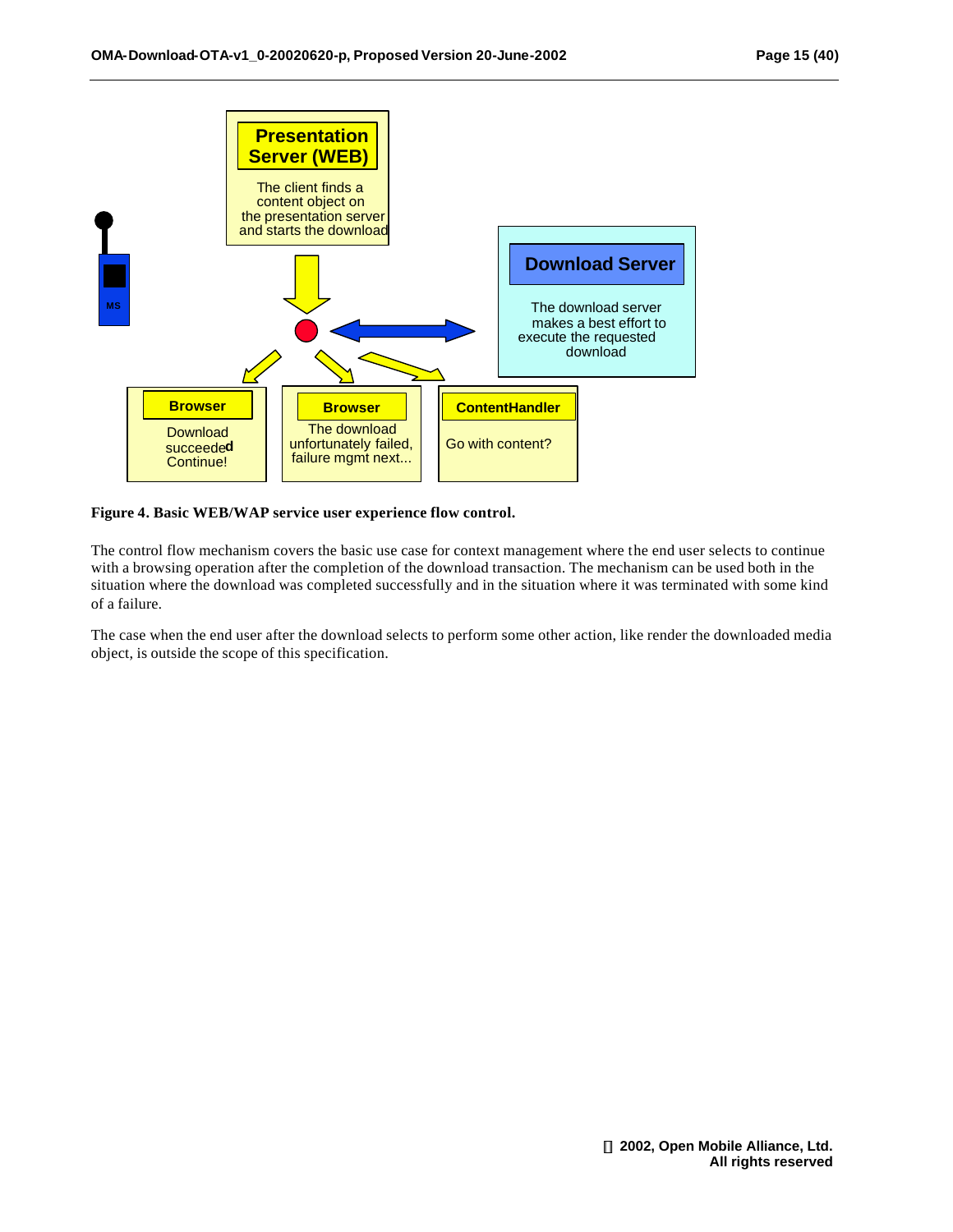## **5. OMA DOWNLOAD Process**

During the download and installation process the user SHOULD be given opportunities to control the download and to determine object specific terms. For any operation, the user SHOULD be informed of progress and given an opportunity to cancel the activity. The user interface of the device SHOULD allow the user to abort the download operation at appropriate points during the download and installation process (i.e. before a well-intentioned attempt to send an installation notification has been done).

When a Media Object is installed, and if an Installation Notification has been requested in the Download Descriptor, a confirmation MUST be sent to the server to indicate that the installation has completed. If the Download Descriptor does not include a request for an Installation Notification then no such confirmation will be sent.

If an InstallNotifyURI has been defined in the Download Descriptor, then errors during the download process MUST be reported using the status report mechanism, The server may use the status report, communicating both success and failure of the transaction, for accounting or for other customer service needs.



**Figure 5. The picture describes the actions in the client device and the communication operations. These actions are referenced in the sections "Object Discovery Process" and "Object Installation Process".**

## **5.1. Object Discovery Process**

While using the Discovery Application, the user is typically presented with a reference to the Download Descriptor. The reference may be on a Web page, or inside an email or MMS message, or stored in memory or in an accessory attached to the phone.

#### 5.1.1. Step 1; The Download Descriptor is transferred to the device

The transfer protocol used depends on the where the Download Descriptor is located and on the requirements of the transfer.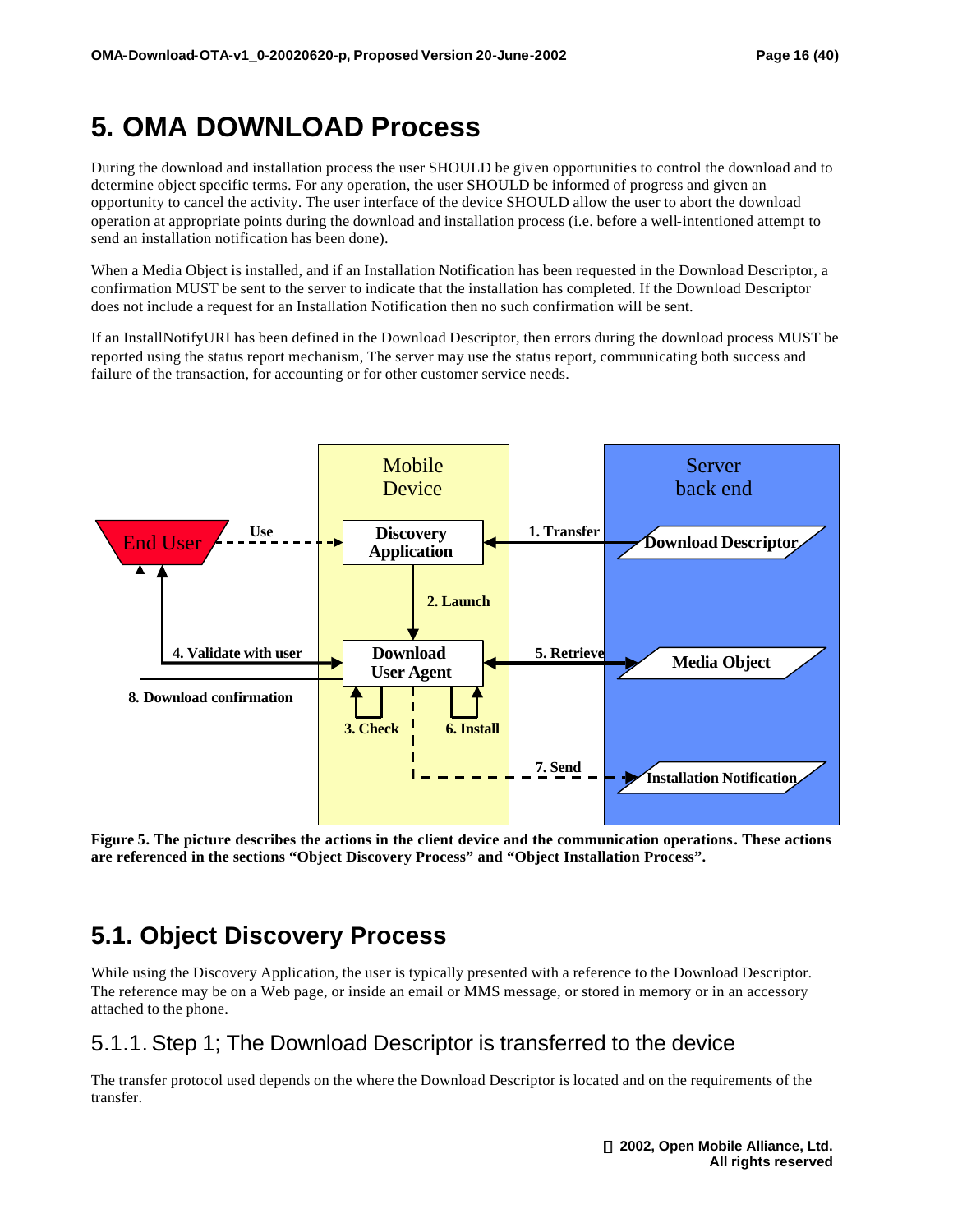The Device hosting the Download Agent MUST at a minimum support either [HTTP] or [WSP], and MAY support either [HTTPS] or [WTLS], as well as other protocols. The Download Descriptor may be retrieved from the download server, or the presentation server, depending on requirements of the deployment.

The device hosting the Download Agent MAY also support reception of the Download Descriptor using a mechanism such as MMS, email or some instant messaging protocol.

The Content-Type parameter of the transport protocol or message container (or equivalent) MUST be used to detect the Download Descriptor media type; a charset parameter MAY also be used to indicate the character set of the Download Descriptor.

It is recommended that servers do not put multiple Download Descriptors into one and the same transport entity (e.g. multipart/mixed). This would make transaction management, and interpretation of the multipart semantics, unnecessarily complicated. The device MAY support this case, but is not required to.

For details on state management during the transaction see Section 5.6.3 State Management of Download Transactions.

For details related to authentication see Section 5.6.2 Authentication of User.

#### **5.1.1.1. Co-Delivery of Download Descriptor and Media Object**

When the Download Descriptor is delivered to the device the server system may select to deliver the media object in a single delivery operation. This is described as a "Content Download transaction with co-delivery of Descriptor and media object" in Section 4.3.1 OMA DOWNLOAD. If the device in the capability negotiation indicates that it supports MIME-multipart/related ([RFC2387]) or WAP-multipart/related ([WSP]) then it MUST be able to process such a multipart with the Download Descriptor as the first part and the media object as the second part. The CID (Content ID) mechanism MUST be used in the Download Descriptor to reference the media object in a related multipart.

When the Media Object is Co-Delivered with the Download Descriptor the process continues as described in Section 5.2 Object Installation Process, with the exception that the Media Object is retrieved locally (in "step 5") rather than from an external location. The same steps of "Launch of Download Agent", "Capabilities check" and "User Confirmation" are still performed.

If the download transaction because of some reason is aborted before step 6 (or optionally during step 7) then the Media Object MUST be discarded from the device.

## **5.2. Object Installation process**

Object installation is the process by which a Media Object is downloaded onto the device and made available for execution or rendering.

To install a Media Object, the Download Agent that is responsible for the processing of the Download Descriptor performs a number of actions, and SHOULD provide the user with appropriate feedback would one of the actions fail. It MUST also use the Status Report mechanism (if requested in the Download Descriptor) to give the server infrastructure feedback about a possible failure of the download event, and MUST use the mechanism to report on a successful installation.

The Status Report is used to give the server entities a crude understanding of the reasons for an unsuccessful download operation. It is in many cases important feedback to a service to learn that a large number of devices reject the content, or that a large number of users abort the download when presented with a formal description of the media object.

The Status Report MUST be sent to the address defined in the InstallNotifyURI attribute. If the InstallNotifyURI attribute is missing from the Download Descriptor then no Status Report can be sent.

If the network service is lost during installation, an Error Code "Loss of Service" MUST be used in a Status Report if possible (it may be impossible to deliver the status report due to the network-service outage).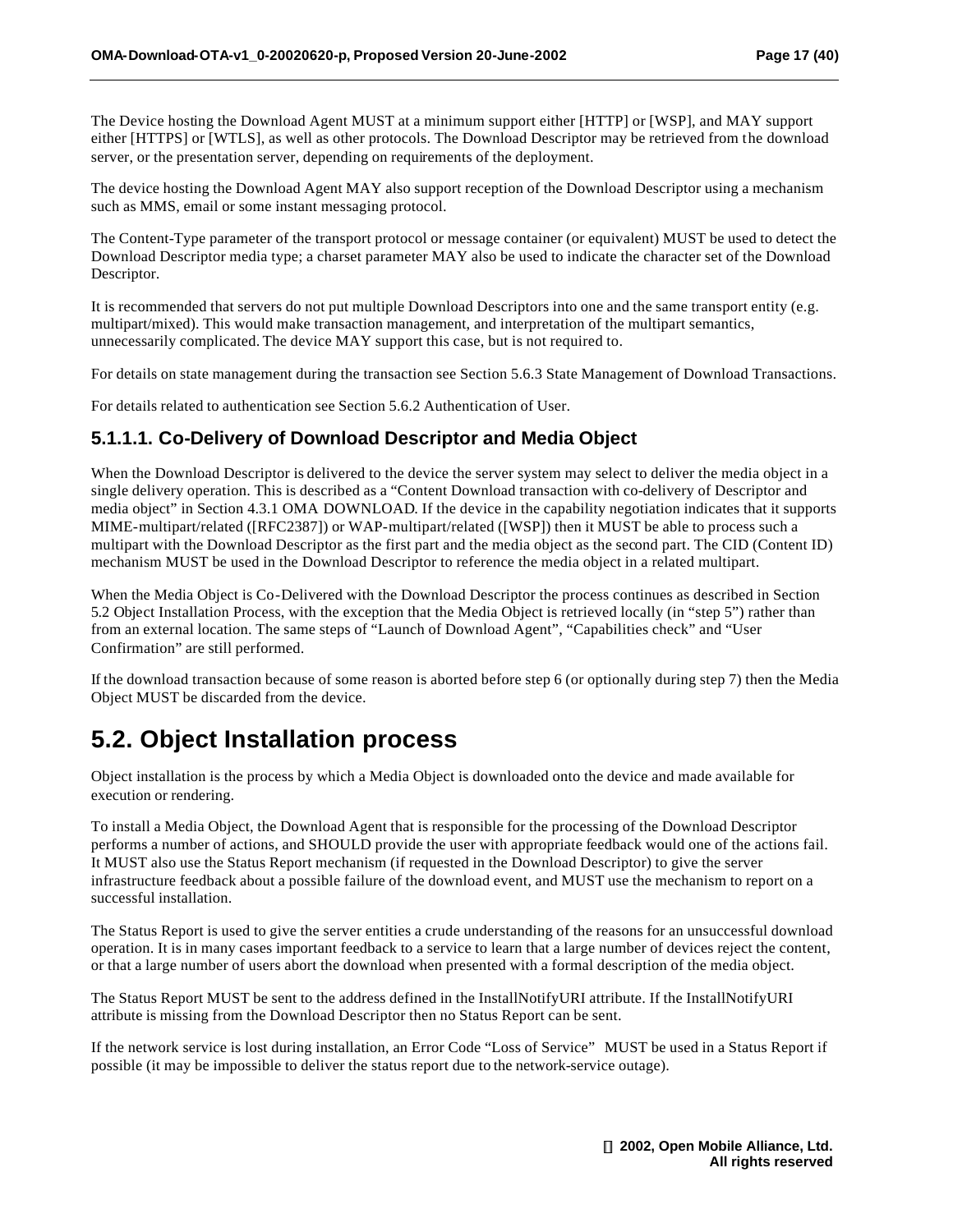| <b>Status</b><br>Code | <b>Status Message</b>     | Informative description of Status Code usage                                                                                                                                                                                                                                                                                           |
|-----------------------|---------------------------|----------------------------------------------------------------------------------------------------------------------------------------------------------------------------------------------------------------------------------------------------------------------------------------------------------------------------------------|
| 900                   | <b>Success</b>            | Indicates to the service that the media object was downloaded and installed<br>successfully.                                                                                                                                                                                                                                           |
| 901                   | Insufficient memory       | Indicates to the service that the device could not accept the media object as it<br>did not have enough storage space on the device. This event may occur before<br>or after the retrieval of the media object.                                                                                                                        |
| 902                   | <b>User Cancelled</b>     | Indicates that the user does not want to go through with the download<br>operation. The event may occur after the analyses of the Download Descriptor,<br>or instead of the sending of the Installation Notification (i.e. the user cancelled<br>the download while the retrieval/installation of the media object was in<br>process). |
| 903                   | Loss of Service           | Indicates that the client device lost network service while retrieving the Media<br>Object.                                                                                                                                                                                                                                            |
| 905                   | Attribute mismatch        | Indicates that the media object does not match the attributes defined in the<br>Download Descriptor, and that the device therefore rejects the media object.                                                                                                                                                                           |
| 906                   | Invalid descriptor        | Indicates that the device could not interpret the Download Descriptor. This<br>typically means a syntactic error.                                                                                                                                                                                                                      |
| 951                   | <b>Invalid DDVersion</b>  | Indicates that the device was not compatible with the "major" version of the<br>Download Descriptor, as indicated in the attribute Version (that is a parameter<br>to the attribute Media).                                                                                                                                            |
| 952                   | Device Aborted            | Indicates that the device interrupted, or canceld, the retrieval of the media<br>object despite the fact that the content should have been executable on the<br>device. This is thus a different case from "Insufficient Memory" and "Non-<br>Acceptable Content" (where the device has concluded that it cannot use the<br>content).  |
| 953                   | Non-Acceptable<br>Content | Indicates that after the retrieval of the media object, but before sending the<br>installation notification, the Download Agent concluded that the device cannot<br>use the media object.                                                                                                                                              |
| 954                   | Loader Error              | Indicates that the URL that was to be used for the retrieval of the Media Object<br>did not provide access to the Media Object. This may represent for example<br>errors of type server down, incorrect URL and service errors.                                                                                                        |

|  | Table 1. Installation status code and associated message |  |  |  |  |
|--|----------------------------------------------------------|--|--|--|--|
|--|----------------------------------------------------------|--|--|--|--|

#### 5.2.1. Step 2; The Downloading Agent is launched, the Download Descriptor is processed

The Download Agent is launched.

The Download Descriptor MUST be processed according to the rules defined in Section 5.2.1.1 Processing Rules. If the Download Descriptor is in error (e.g. a syntax error), an error message SHOULD be displayed to the user. If the InstallNotifyURL is defined then the Download Agent MUST post an "Invalid Descriptor" status report.

If the Version attribute of the Download Descriptor indicates a "major" version that is not supported by the client device it MUST send an "Invalid DDVersion" status code to the InstallNotifyURI and reject the Download Descriptor.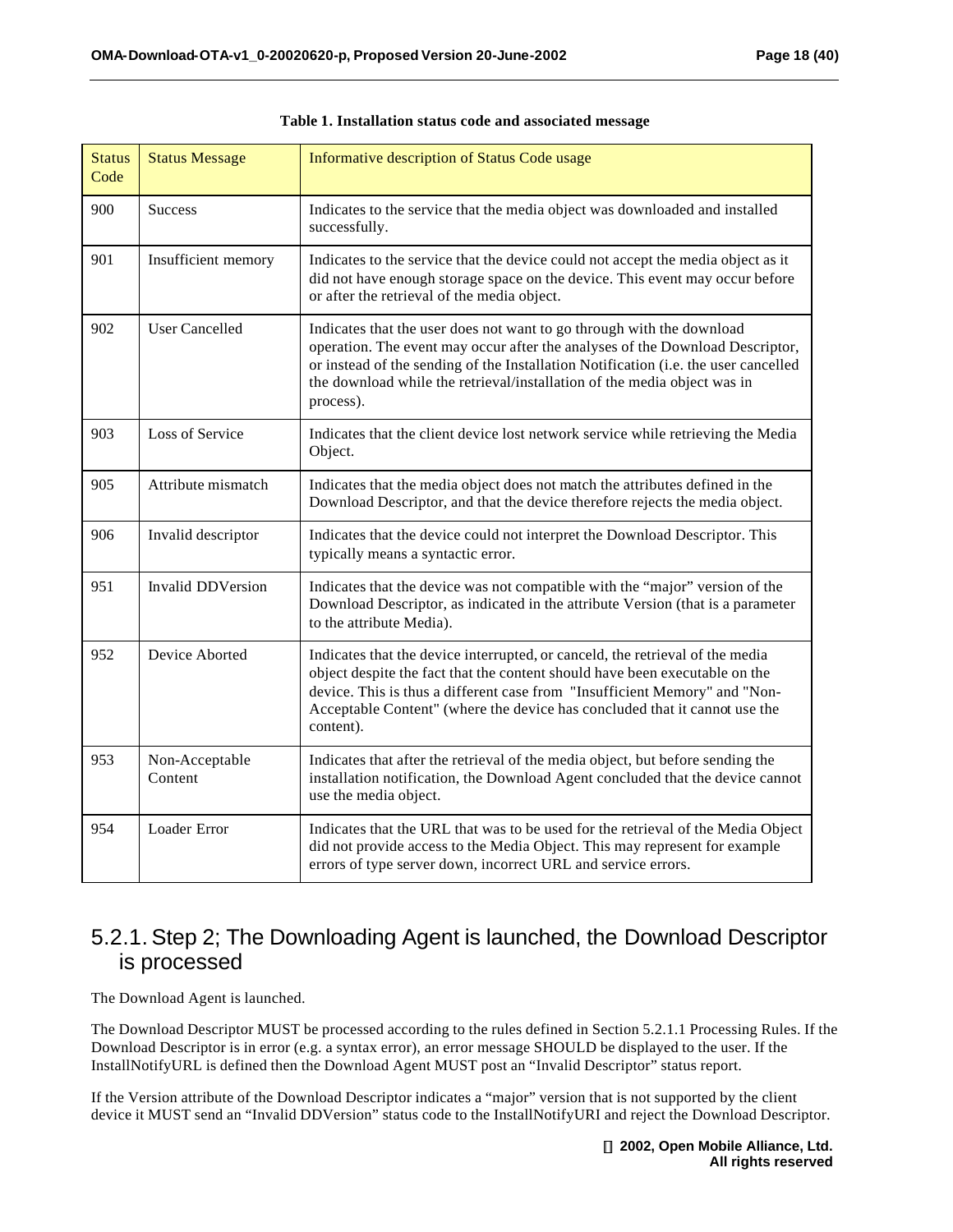If an error occurs the scenario stops at this point.

#### **5.2.1.1. Processing Rules**

This specification strives to ensure forward compatibility. The parsing and processing of first generation device implementations should not become incompatible as additional attributes are deployed. Thus, when processing the Download Descriptor, the following rules apply:

- Optional attributes, as defined in this specification, MUST be ignored if not supported.
- Unknown attributes MUST be ignored (these attributes MAY be defined outside this specification).
- If an attribute occurs more than once, all but the first occurrence MUST be ignored.
	- The only exception to this rule is the attribute Type that has well defined semantics when it occurs multiple times. If there are more occurrences of an attribute than the Download Agent can support then the Download Agent SHOULD accept as many attributes as it supports and after that ignore all subsequent attribute values as redundant (i.e. in case of multiple occurrences of an attribute the first one has the highest priority).

#### 5.2.2. Step 3; Capabilities Check

The Download Agent MUST use the information in the descriptor, at a minimum size and type, to check whether the device is capable of using and/or rendering the media object. This is to prevent downloading of media objects that will not work properly.

If the device does not have sufficient memory for installing and storing the media object, the Downloading Agent SHOULD aid the user in reviewing memory usage and freeing sufficient memory for installation of the new media object. If there after this event is insufficient memory to store the media object on the device, the Download Agent MUST post an "Insufficient Memory" status report and notify the end user.

If the device based on the attributes in the Download Descriptor concludes that it lacks the capability, due to a reason different from insufficient memory, to perform a successful installation of the media object the Download Agent SHOULD notify the end user and MUST post a "Device Aborted" status report.

If there is more than one Type attribute in the Download Descriptor then the device MAY continue with the download transaction even if not all media types defined in the Type attribute are supported by the device.

### 5.2.3. Step 4; User Confirmation

Using the information in the Download Descriptor the user SHOULD be given a chance to confirm that they want to install the media object.

The following information SHOULD, if available, be made available to the user:

- Name
- Vendor
- Size
- Type
- **Description**

The user SHOULD be prompted for confirmation if one or more types are not supported. If the user does not approve the downloading, the Download Agent MUST post an "User Cancelled" status report.

The Type attribute may occur multiple times in the Download Descriptor. It then indicates that the device is recommended to support all the listed media types in order to use the complete downloaded media object. In this case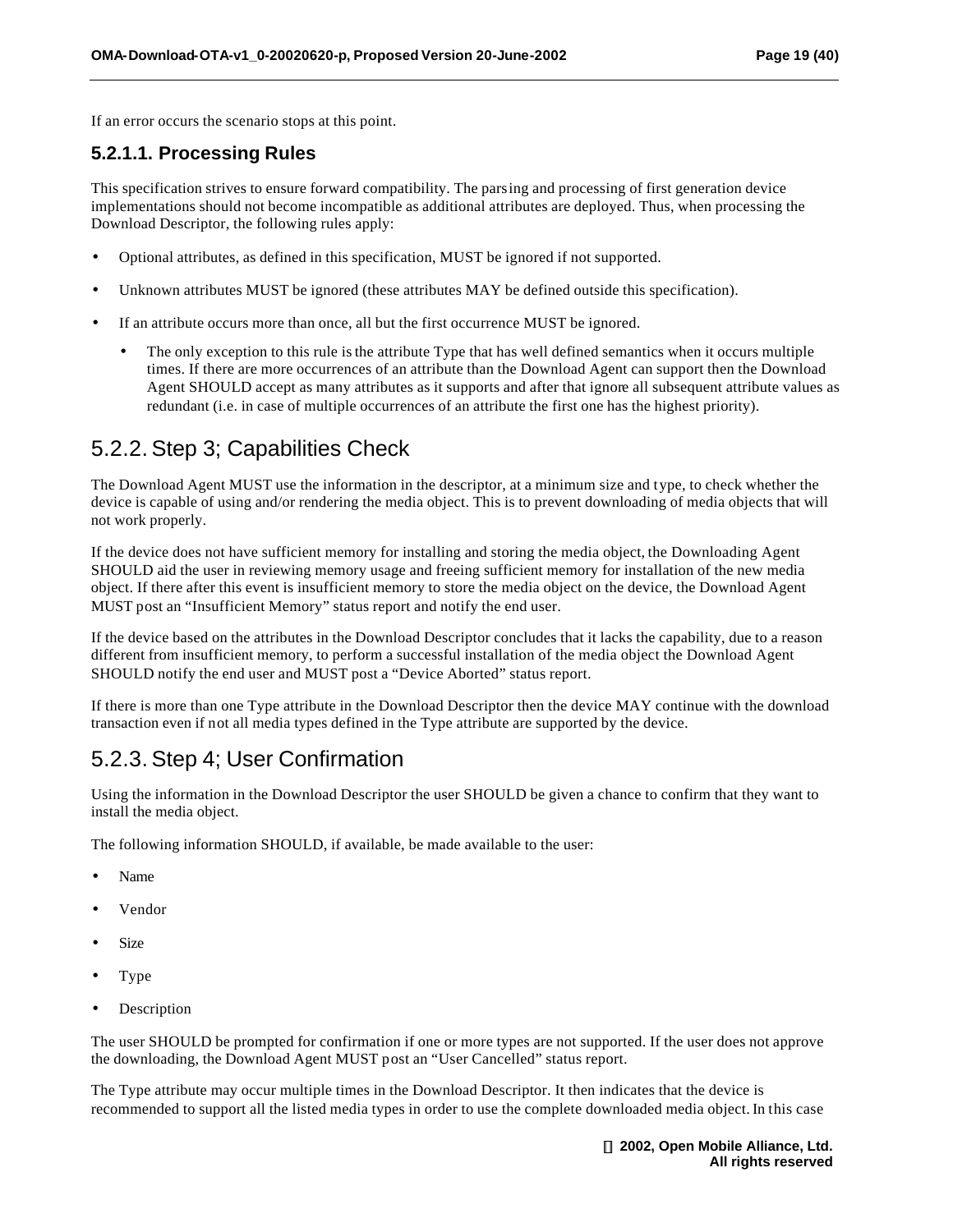the Download Agent should interpret the attributes in order of decreasing importance to the user, i.e. that first type attribute has the highest relevance for presentation to the end user (it would typically be the, one or more, most important media types to be rendered or executed). In case of use of packaging or wrappers the first, one or more, type attributes would represent the innermost media objects.

#### 5.2.4. Step 5; Object retrieval

The retrieval of the media object is typically performed using HTTP (or HTTPS) but always according to the scheme in the ObjectURI attribute of the Download Descriptor. The Download Agent MUST support the HTTP scheme, and MAY support the HTTPS scheme. The Download Agent MUST at a minimum support either [HTTP] or [WSP], and MAY support either [HTTPS] or [WTLS], as well as other optional protocols. For more details on specifics on the use of HTTP see section HTTP Specific Functionality.

The request for the Media Object MUST be for exactly the URI specified in the descriptor, but the request MAY include additional headers created by the Download Agent.

The mechanics of this action is explained more in detail in specifications covering [HTTP] and [WSP].

If the object does not exist then the Download Agent MUST post a "Loader Error" status report.

If the connection with the network is lost during the retrieval of the media object the Download Agent MUST post a "Loss of Service" status report.

If the user aborts the retrieval of the media object then the Download Agent MUST post a "User Cancelled" status report.

#### 5.2.5. Step 6; Installation

The installation is a media type specific, and implementation specific, mechanism to prepare a media object for rendering/execution on the device.

The functionality of this step "Installation" depends on if the Installation Notification has been requested in the Download Descriptor or not.

#### **Installation Notification NOT requested**

In case an Installation Notification has not been requested the download use case is terminated when the installation has completed. The media object can now be rendered or executed.

#### **Installation Notification requested**

In case an Installation Notification has been requested in the Download Descriptor by means of the InstallNotifyURI attribute, then the installation process is split into two phases.

- The first phase (covered as step 6 in this specification) consists of a pre-installation where the device prepares to media object for rendering/execution to the largest extent possible without actually allowing it to be used.
- The second phase is dependant on the success of the next step (covered as step 7 in this specification), the execution of the Installation Notification. Only if that step is regarded as successful the media object will be made available for execution/rendering.

These two phases are valid also in case the Download Descriptor and the Media Object are co-delivered to the device.

Installation is complete when the Media Object has been prepared for execution/rendering on the device, or an unrecoverable failure has occurred. In either case, the status MUST be reported (assuming the installation notification has been requested as indicated by the InstallNotifyURI) as described in the Section Status Report Functionality.

If the installation succeeded the device MUST generate the status code "Success" in the Status Report as described in Section 5.2.6 "Step 7, Sending Installation Notification".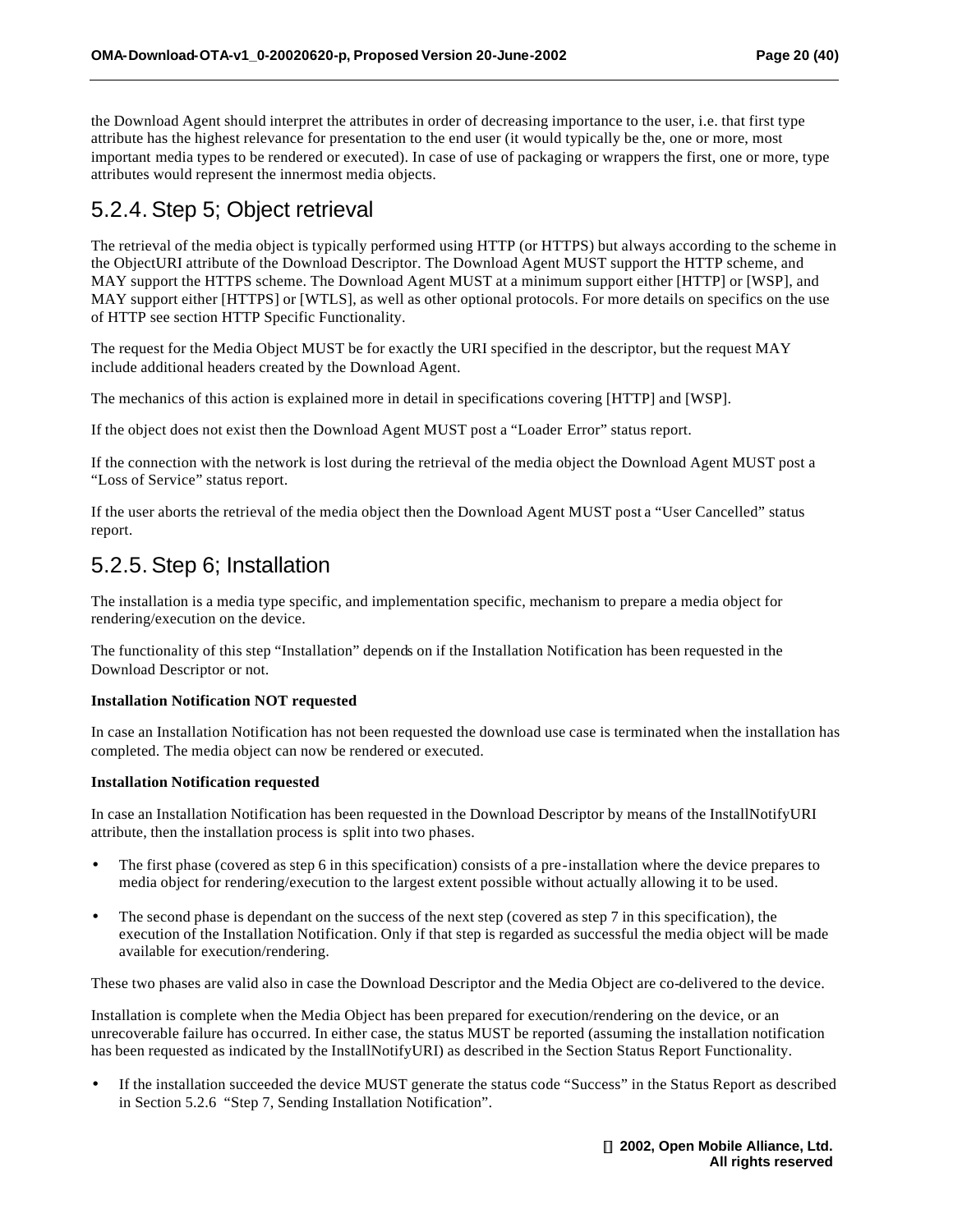- If the user canceled the downloading and installation before the installation completed (the sending of the installation notification was done) the device MUST generate the status code "User Cancelled" in the Status Report.
- If the installation of the software failed due to lack of memory then the device MUST generate the status code "Insufficient Memory" in the Status Report.
- If the installation of the software failed due to some other reason, independent of the end user, than lack of memory then the device MUST generate the status code "Device Aborted"
- If the Downloading User Agent immediately rejected the Media Object because it had characteristics that made it impossible to execute or render on the device then the device MUST generate the status code "Non-Acceptable Content" in the Status Report.
- If the Downloading User Agent could not install the media object because the retrieved object conflicted in a nonrecoverable way with the attributes defined in the Download Descriptor then the device MUST generate the status code "Attribute Mismatch".

In all cases where a Status Report indicating an error is issued the Media Object MUST be discarded by the device. The logic of OMA Download is such that that a failure remains a failure even if the status report could not be sent successfully. That is, from the server perspective a missing status report equals an error status code.



**Figure 6. The successful completion of the download transaction is independent of the content handler that will finalize the processing of the retrieved media type. However, the Download Agent and the approriate content handler may negotiate during the transaction about the device capabilities to process the content.**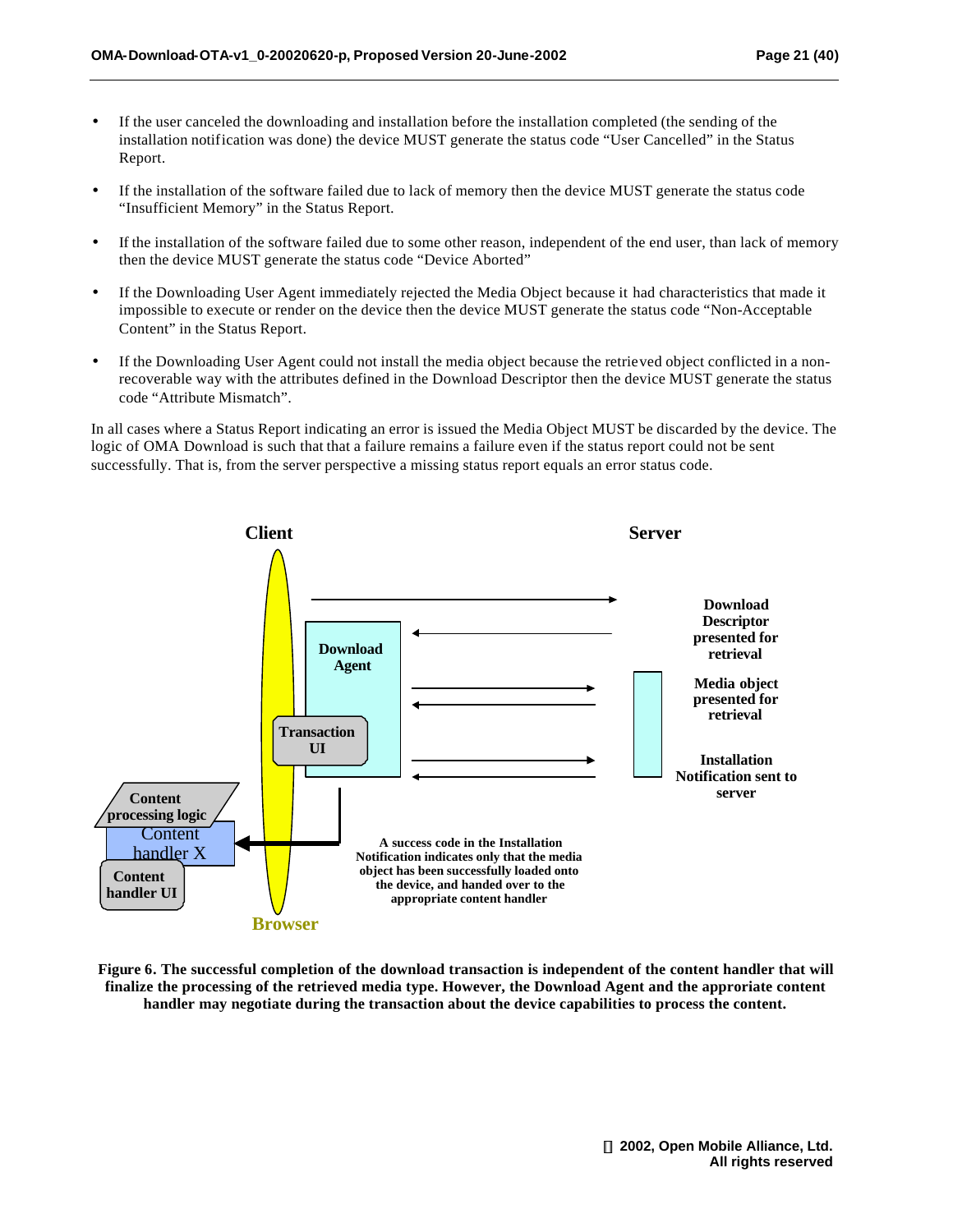#### 5.2.6. Step 7; Sending Installation Notification

This step, the sending of the Installation Notification, is valid only in the cases where it has been explicitly requested through the use of the attribute InstallNotifyURI in the Download Descriptor.

In this step the outcome of step 6 (installation) is reported to the network, i.e. to the URL defined in InstallNotifyURI. The user MUST be prevented from using the media object until the installation notification has been sent successfully (at a minimum a well-intentioned attempt from the client device point of view).

The purpose of the Status Report mechanism is to provide the download server with an indication that the Media Object has been properly received and installed. This functionality is available as the success or failure of the installation of a Media Object may be critical to execute certain business models within the content service realm.

The installation status is reported by the use of the schema defined in the InstallNotifyURI attribute. The Download Agent MUST at a minimum support either [HTTP] or [WSP] protocols. If the schema is HTTP then an HTTP POST request to the defined URL is performed. The scheme "http://" MUST be supported. However, if the transfer of the Media Object has been performed using a different schema than HTTP then the Download Agent MUST be able to execute also the installation notification using this same scheme.

In case the defined scheme of the Installation Notification is HTTP or HTTPS then the content of the body of the POST request MUST include on the first line a status code and status message. The table "Installation Status Code and Associated Message" in Section 5.2 lists the valid status message codes and messages. The Section 5.3.1 defines the format of the installation notification.

The Media Object MUST NOT be released for use at the device unless the sending of the installation notification succeeds (in case the InstallNotifyURI has been defined in the Download Descriptor).

The sending of the Installation Notification is regarded as successful if the Download Agent receives a reply from the server with any 200-series response code. All other HTTP-response codes (100-, 300-, 400- and 500-series HTTPresponse codes) MUST be handled as either temporary or permanent errors. The Download Agent MUST implement the behaviour associated with response codes representing temporary errors (for example "401" and "407") as defined in [HTTP].

The exception to the logic defined above is the semantics of a "Well-Intentioned Attempt". If the well-intentioned Installation Notification attempt brings no response from the server then the Download Agent MUST equal the situation to the reception of a 200-series response code. This may for example occur in the situation when the Download Agent experiences a timeout before the response is received. The time to wait for the HTTP-Reply is implementation specific.

No content body should be returned in the HTTP reply to the device and, if any is sent, the Download Agent MUST ignore the body part. If a request brings no response, the request MAY be retried, but it SHOULD NOT be retried if any response is received (except in case, e.g. "401 unauthorised", the reply prompts a modified retry).

If no well-intentioned attempt can be made then the device MUST NOT allow for the use of the media object. The device MUST indicate to the user that the download failed and remove the content from the device.

#### **5.2.6.1. Installation Notification semantics**

An important aspect of the Installation Notification mechanism in the Download Descriptor is to prevent a situation where the server has "knowledge" that the transaction completed, but the client perceives the transaction as failed (and does n't release the Media Object for use in the device). This logic has to function properly also in situations where a proxy separates the Download Agent and the download server.

The implementation of the Download Agent in the device MUST make at least one well-intentioned attempt to send the Installation Notification to the address defined in the InstallNotifyURI attribute. By "well-intentioned" is meant an attempt where the network connection is known (to the extent possible) to be present. If such "well-intentioned" attempt cannot be made, despite multiple retries, then the media object MUST immediately be removed from the device.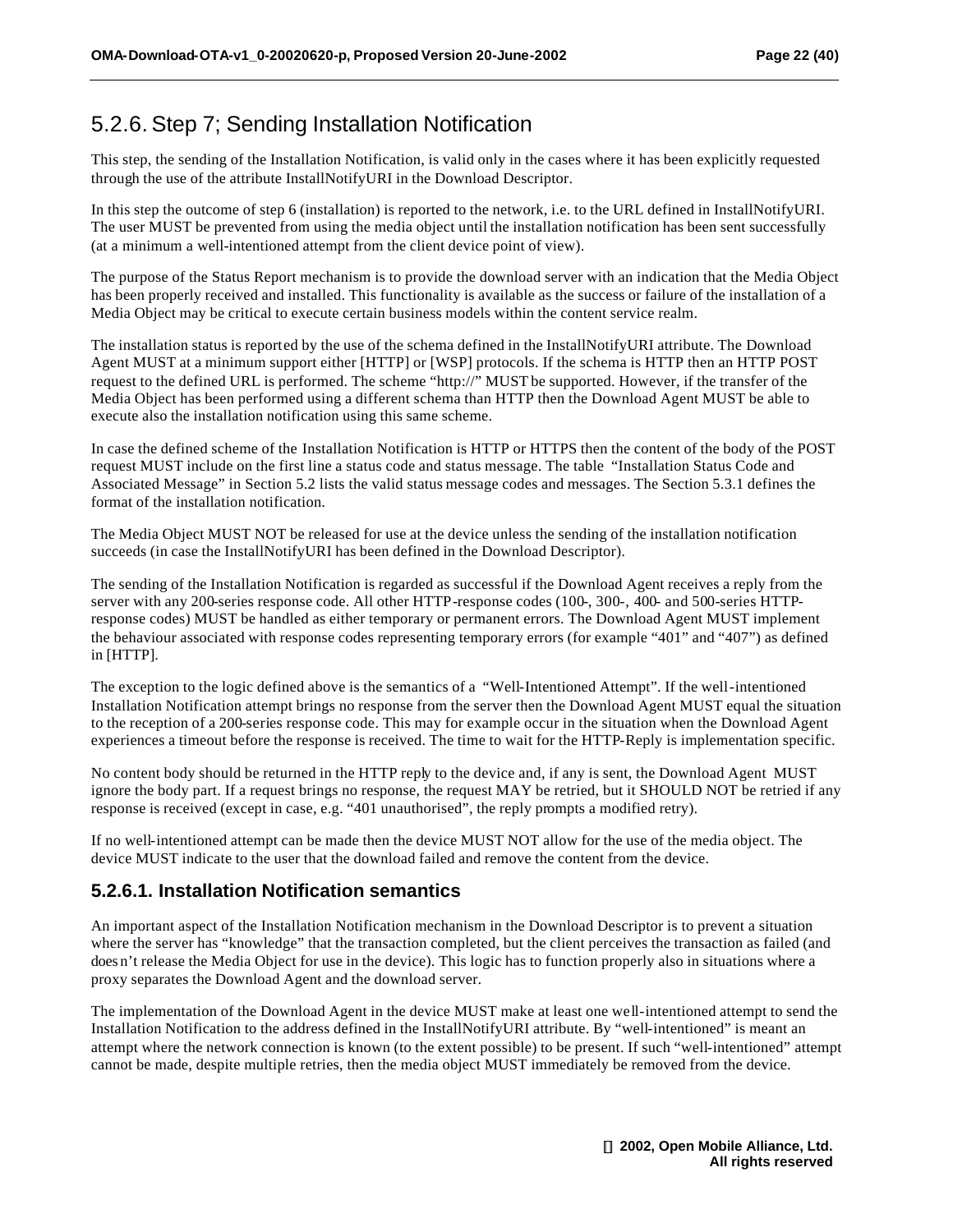#### 5.2.7. Step 8; Download Confirmation and next step

When the device has sent the status report, as described in step 7 above, or the transaction has completed without a Status Report (if no status report was requested in the download descriptor) then the Download Agent SHOULD indicate the result of the transaction to the user.

The download transaction may have ended successfully, or failed at any step of the download process. In both these cases the Download Agent SHOULD present the user with the option of either continue with a local context specific operation (often to render of execute the media object) or to continue with a browsing operation.

If the end user selects to continue with a browsing operation then the Download Agent SHOULD invoke the URL defined in the NextURL attribute. The flow control functionality implemented using NextURL may link to any resource either in the download server (that may issue a context sensitive redirection), in the presentation server, or somewhere else.

A context sensitive redirection provides an opportunity for a late binding for the control flow. This may be particularly important for error situations, to allow the presentation server to optimise its response based on the type of error that occurred.

If the NextURL attribute is missing from the Download Descriptor then the Download Agent SHOULD offer the user an opportunity to continue with a local operation, and MAY offer the user an opportunity to continue with a browsing operation. In the case the end user selects to continue with a browsing operation the URL to be activated is implementation specific.

## **5.3. Status Report Functionality**

The Status Report functionality in OMA Download covers reporting both successful (Installation Notification) as well as failed content download transactions.

The confirmation of a successful download operation (installation notification) is particularly useful in deployments where some kind of pay-per-transaction business model is used. The Status Report can also be used to optimise the allocation of server resources.

However, it should be noted that a server cannot ever fully rely on the reception of a Status Report to indicate a completed transaction. The device may be unable to send the status report. The server thus anyhow needs to have a robust logic to discard hanging transactions.

There are two major usage scenarios with respect to status reports:

- The Download Service wants installation notification as well as error codes if something fails in the transaction. This kind of functionality would typically be deployed in a pay per download environment (= FULL STATUS REPORTS).
- The Download Service wants neither error codes nor installation confirmation, and leverages only the metadata and capability negotiation features of the Download Descriptor (= NO STATUS REPORT).

The Status Report functionality described in the use cases above is implemented using the InstallNotifyURI attribute. If present, then the usage scenario FULL STATUS REPORTS is implemented as described above. If missing, then no status reports can be sent, and the usage scenario NO STATUS REPORT is implemented.

#### 5.3.1. Status Report Formatting

The Status Report MUST contain the Status Code in a decimal format, followed by one or more <space> characters, followed by the textual representation of the error code (which MAY be followed by a <newline> characters).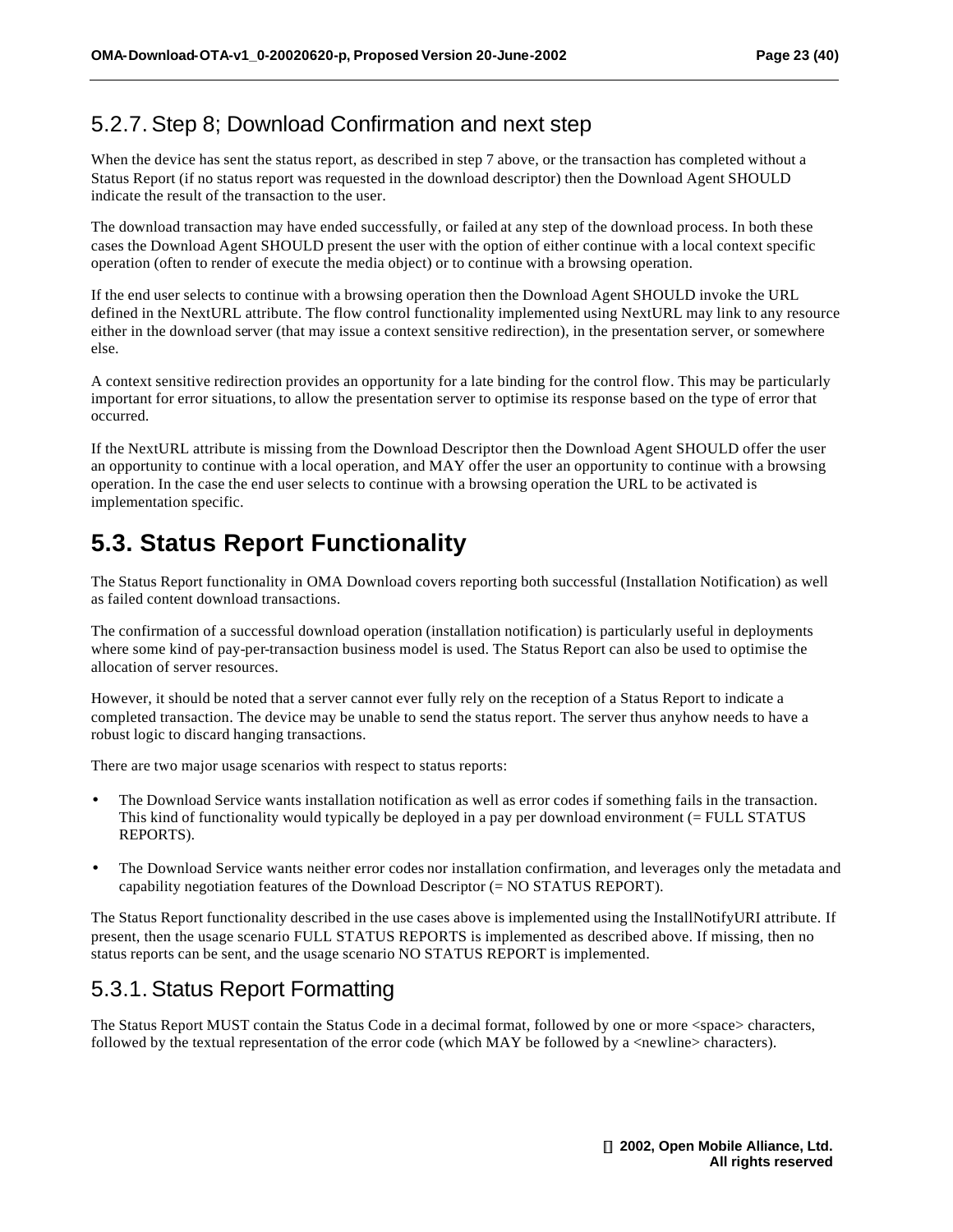## **5.4. Local Content Presentation**

The user experience can often be enhanced if the user interface is graphical rather than text based. The optional IconURI provides a facility to define an icon that can be used to represent the object on the screen of the device.

If present in the Download Descriptor the URI should contain a reference to a small graphical object. The means, including capability negotiation facilities, to download the graphical object are defined in the scheme of the attribute IconURI.

The support for IconURI is optional in both the Download Descriptor as well as in the Download Agent. The Download Agent SHOULD retrieve and use the specified icon.

## **5.5. Persistence of Download Descriptor attributes**

The Download Agent MAY use the attributes received in the Download Descriptor in association with the Media Object at its discretion. Some of the attributes MAY be stored persistently in conjunction with the installation of the media object.

## **5.6. HTTP Specific Functionality**

#### 5.6.1. Client capability advertisement

When a download operation over HTTP or HTTPS is to take place the device should advertise its capabilities (to the extent possible) by using the mechanism of HTTP request headers. Headers that SHOULD be included are Accept headers (at least Accept-Content) and User-Agent or UAProf.

The Server (or servers) supplying the Download Descriptor and the Media Object should use this information to select the best possible set of content for the device.

#### 5.6.2. Authentication of user

Authentication of the user is not mandatory, but often a useful feature. Authentication MAY be performed at different levels of the protocol stack, but the HTTP basic authentication mechanism (as defined in RFC2617) MUST be supported by the client device.

If the server responds to the request for the Download Descriptor, or the Media Object, with a 401 (Unauthorised), the device MUST re-send the request (including potential cookies) with the user-supplied credentials in an Authorisation header field as specified in RFC2617. The credentials should be provided by the user—for example, a common mechanism would be to present a dialog to the user to enter a user name and password.

The network may also require proxy authentication. If a proxy responds to the request for the Download Descriptor, or the Media Object, with a 407 (Proxy Authentication Required), the device SHOULD re-send the request with the usersupplied credentials in a Proxy -Authorisation header field as specified in RFC2617.

### 5.6.3. State Management of download transaction

State Management in the download transaction can be handled using multiple different methods. The definition of these methods is outside the scope of this specification. This section gives two examples of methods that MAY be supported by a Download Agent.

The state management is most relevant in a transaction that leverages the Installation Notification. In this case it is important for the server to be able to associate the offer to download a media object (the download descriptor), the actual retrieval of the media object, and the installation notification (the Status Report).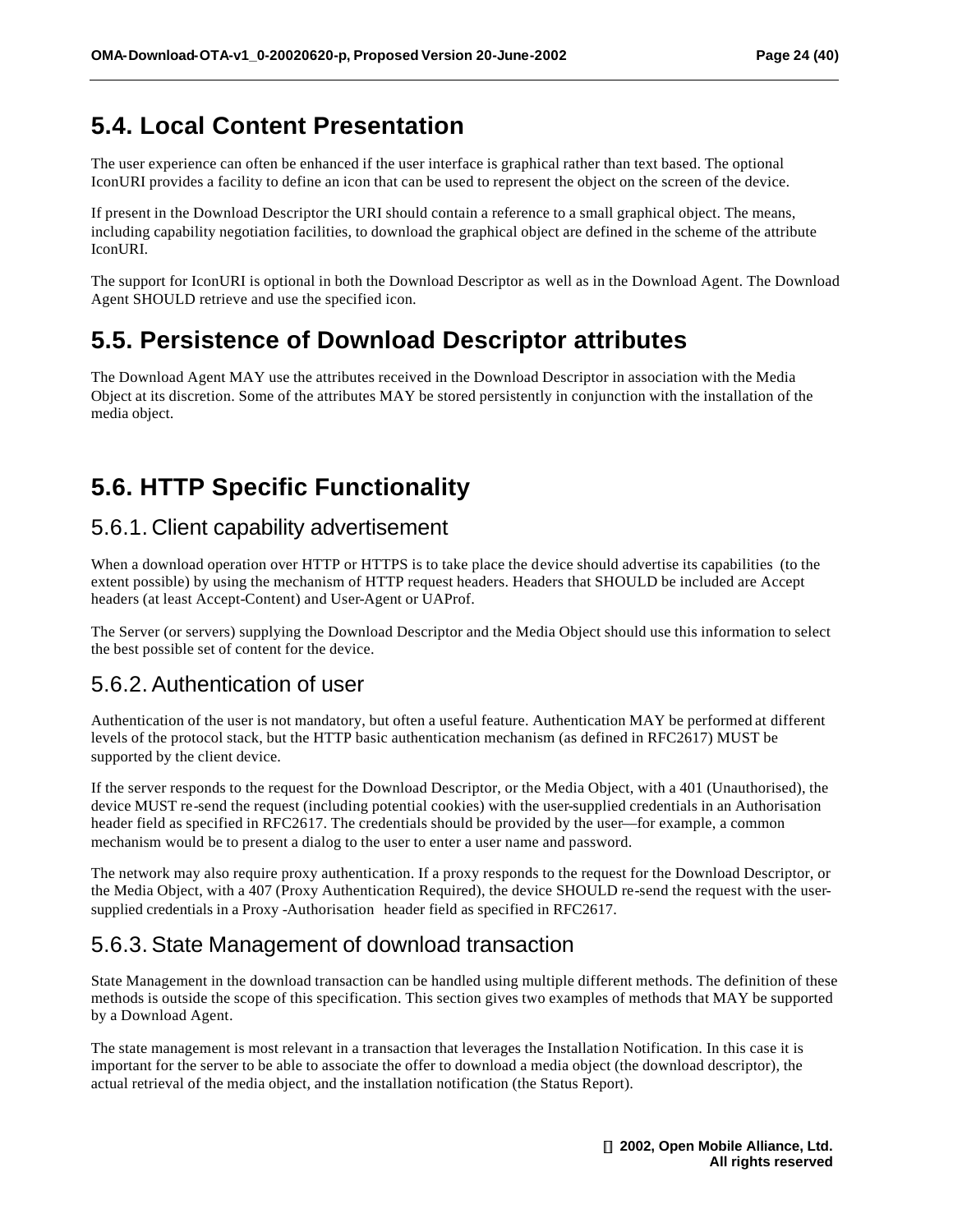The first method is based on the URL's that are exposed in the Download Descriptor. Each of the URL's may have a session identifier parameter that from the server point of view associates the operations with each other.

The second method is based on the use of cookies, as defined in [HTTPSM]. This method allows the server to issue a cookie that will be associated with each subsequent operation within the download transaction.

#### 5.6.4. Transparency of Download Descriptor mechanism

The intention of the Download Descriptor download transaction mechanism is that it is transparent, i.e. from the content handler (i.e. GIF, JPEG, MIDI, etc.) point of view there should be no difference if the object was downloaded directly using a plain HTTP request-response, or using the Download Descriptor mechanism. If the content handler, or the system in general, can benefit from information conveyed in the HTTP headers, then these headers should be available in a transparent manner.

The Download Descriptor transaction consists of three request-response pairs, all of them part of the transaction, and all of them with associated HTTP headers. The Download Agent MUST make the headers associated with the actual Media Object transfer available together with the Media Object. Headers associated with the two other (optional) request-response operations SHOULD NOT be exposed to the Media Object specific content handler.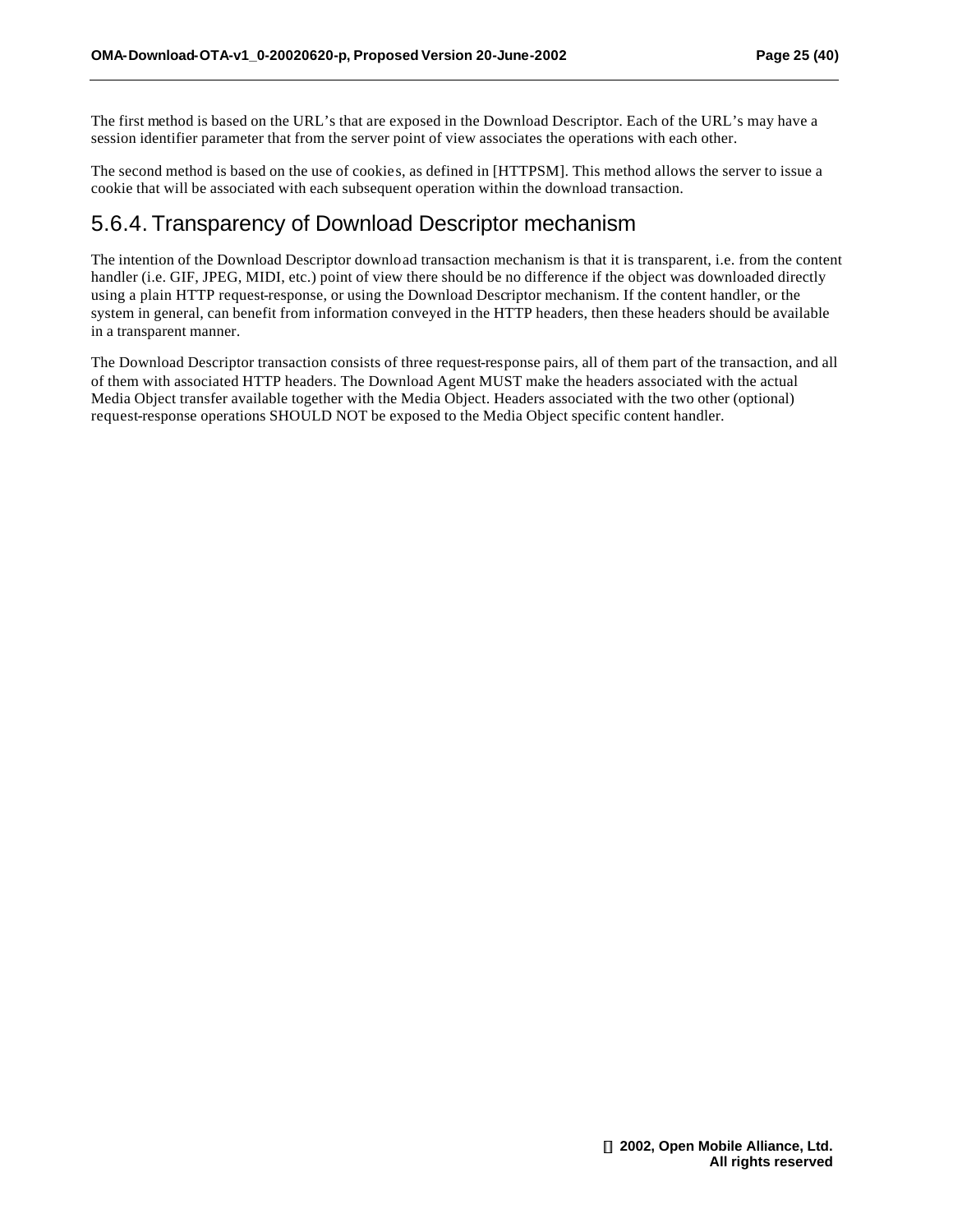## **6. Download Descriptor**

The Download Descriptor is a collection of attributes, used to describe a media object at a URI or URL (as defined in [RFC2396]). The defined attributes are specified to allow the Download Agent to identify, retrieve, and install media objects. It may also be used by the application that is actually processing the media object (the Content Handler); the Download Descriptor may contain media specific attributes.

This section defines only the semantics of the Download Descriptor. The syntax is described in a separate section.

## **6.1. Download Descriptor**

The Download Descriptor is used by the Download Agent and by the content handler that ultimately processes the Media Object. The Download Descriptor may for example include content handler specific attributes. The Download Agent SHOULD expose the complete Download Descriptor to the content handler (at the request of the content handler. The interface may be the same as for HTTP headers).

The descriptor allows the device to verify that the desired Media Object is suitable for the device before being loaded. It also allows Media Object-specific attributes (parameters) to be supplied to the relevant content handler.

The client device MUST use the MIME media type declared by the transport or packaging mechanism to identify a Download Descriptor object. The MIME media type and the file extension are defined in Section 8 "XML Syntax for Download Descriptor".

A predefined set of attributes is specified to allow the Download Agent software to identify, retrieve, and install Media Objects. All attributes appearing in the Download Descriptor are made available to the content handler of the media type that the Download Descriptor references.

## **6.2. Download Descriptor attributes**

The attributes in the descriptor MUST be formatted according to the syntax defined in the syntax section of this specification. If not, then an error code "Invalid Descriptor" MUST be returned in the status report. However, it will in many cases be impossible to send the error code in case of a Download Descriptor that cannot be parsed properly due to formatting errors.

Descriptors retrieved via HTTP, if that is supported, should use the standard HTTP content negotiation mechanisms, such as the Content-Encoding header and the Content-Type charset parameter to decode the stream to the preferred character set for the actual MIME media type representation of the Download Descriptor.

Each attribute is defined using the following properties:

**Name -** The name of the attribute

**Definition -** A statement that clearly represents the concept and essential nature of the attribute

**Status -** Whether the attribute is Mandatory – it MUST be included in a valid Download Descriptor - or Optional - MAY be included in the Download Descriptor. The property also defines if support for the functionality is optional or mandatory in the Download Agent.

**Datatype -** Indicates the type of data that can be represented in the value of the attribute

**Refinement -** A qualifier that makes the meaning of the attribute narrower or more specific

**Comment -** A remark concerning the application of the attribute

The attributes are defined in the following sections.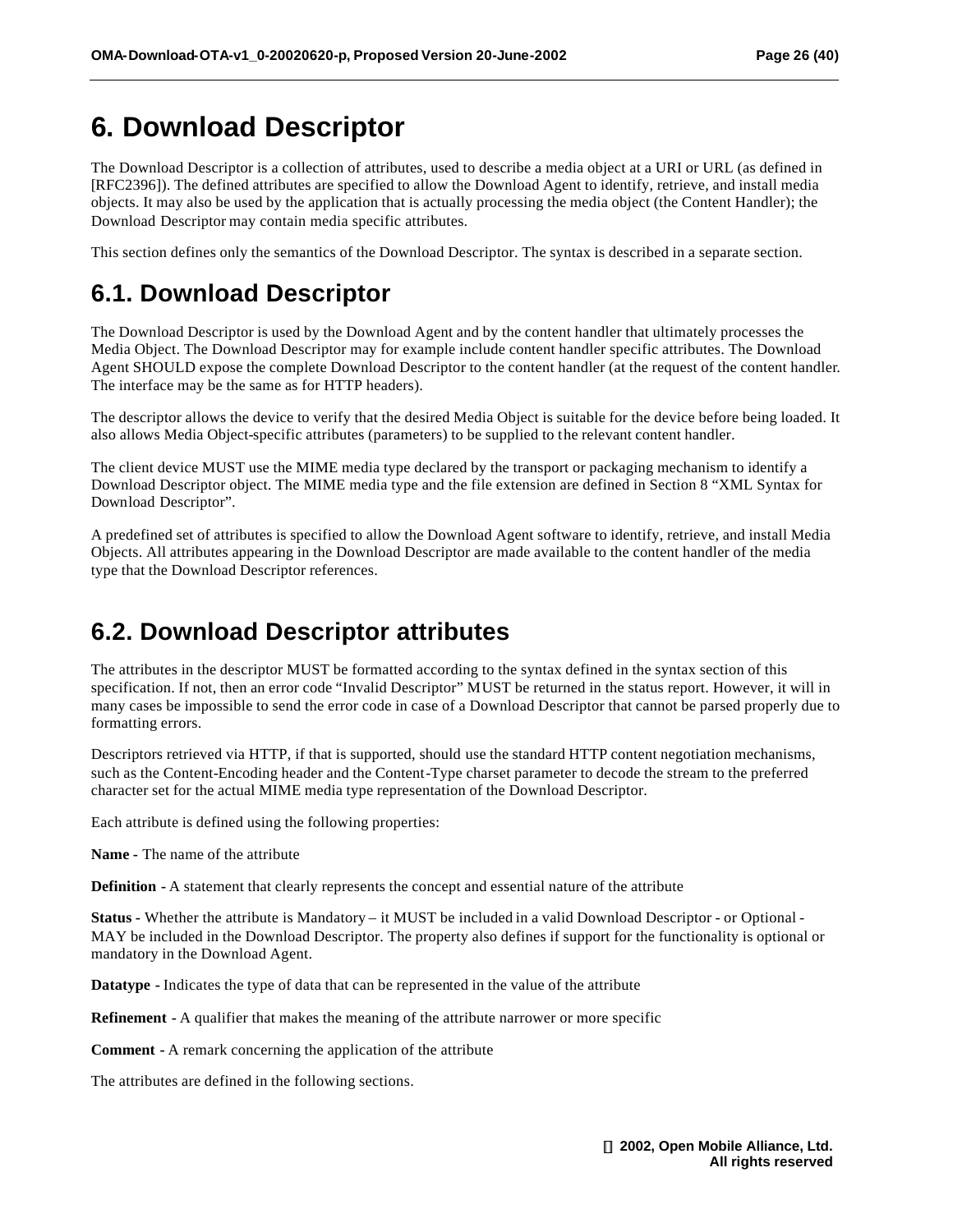## 6.2.1. Type

| <b>Name</b>       | Type                                                                                                                                                                                                                                                                                                                                                                                                                                                                                                                                             |
|-------------------|--------------------------------------------------------------------------------------------------------------------------------------------------------------------------------------------------------------------------------------------------------------------------------------------------------------------------------------------------------------------------------------------------------------------------------------------------------------------------------------------------------------------------------------------------|
| <b>Definition</b> | The MIME media type of the media object                                                                                                                                                                                                                                                                                                                                                                                                                                                                                                          |
| <b>Status</b>     | Download Descriptor: Mandatory. User Agent: Mandatory                                                                                                                                                                                                                                                                                                                                                                                                                                                                                            |
| <b>Datatype</b>   | MIME Media type                                                                                                                                                                                                                                                                                                                                                                                                                                                                                                                                  |
| <b>Refinement</b> |                                                                                                                                                                                                                                                                                                                                                                                                                                                                                                                                                  |
| <b>Comment</b>    | The Type attribute indicates the media type of the object to be executed or<br>rendered. The Type attribute may occur multiple times in case the client device<br>needs to support multiple media types in order to process a composite object or a<br>packaging mechanism. The value of the Type attribute MAY be different from the<br>media type indicated in the HTTP header "content-type" as transport packaging<br>MAY be used.<br>SHOULD be used by the client to evaluate its capabilities relative to the content to<br>be downloaded. |
|                   | The Type attribute is used to indicate to the client if the Media Object to be<br>downloaded has a media type that is supported by the client. If the type is not<br>supported then the client SHOULD abort the download transaction.<br>The device MUST support multiple occurrences of the Type attribute in the<br>Download Descriptor.                                                                                                                                                                                                       |

### 6.2.2. Size

| <b>Name</b>       | Size                                                                                                                                   |  |  |  |  |
|-------------------|----------------------------------------------------------------------------------------------------------------------------------------|--|--|--|--|
| <b>Definition</b> | The number of bytes to be downloaded from the URI.                                                                                     |  |  |  |  |
| <b>Status</b>     | Download Descriptor: Mandatory. User Agent: Mandatory                                                                                  |  |  |  |  |
| <b>Datatype</b>   | Positive integer                                                                                                                       |  |  |  |  |
| <b>Refinement</b> | $\overline{\phantom{a}}$                                                                                                               |  |  |  |  |
| Comment           | The storage size and the execution size are dependent on the environment and may<br>be different from the value of the size attribute. |  |  |  |  |
|                   | The transport size may also be different, if compression or some packaging format<br>is used.                                          |  |  |  |  |
|                   | The Size can be used to allocate sufficiently large data buffers for downloading in<br>the client.                                     |  |  |  |  |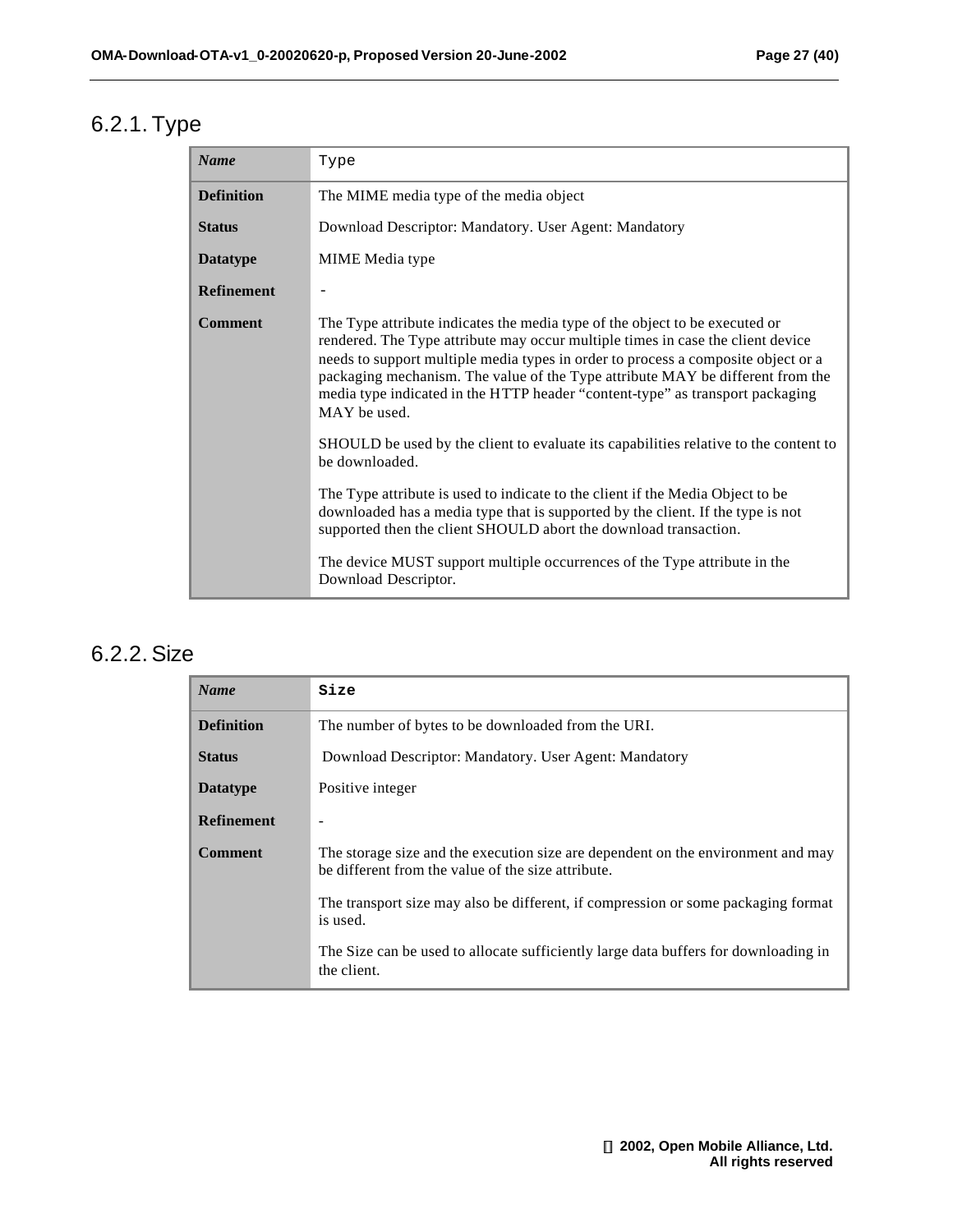## 6.2.3. ObjectURI

| <b>Name</b>       | ObjectURI                                                                                                          |  |  |  |  |
|-------------------|--------------------------------------------------------------------------------------------------------------------|--|--|--|--|
| <b>Definition</b> | The URI (usually URL) from which the media object can be loaded.                                                   |  |  |  |  |
| <b>Status</b>     | Download Descriptor: Mandatory. User Agent: Mandatory                                                              |  |  |  |  |
| <b>Datatype</b>   | URI                                                                                                                |  |  |  |  |
| <b>Refinement</b> |                                                                                                                    |  |  |  |  |
| Comment           | The Download Agent MUST be able to use an HTTP GET to reference this URI in<br>order to retrieve the media object. |  |  |  |  |

## 6.2.4. InstallNotifyURI

| <b>Name</b>       | InstallNotifyURI                                                                                                                                                                                                                           |  |  |  |  |
|-------------------|--------------------------------------------------------------------------------------------------------------------------------------------------------------------------------------------------------------------------------------------|--|--|--|--|
| <b>Definition</b> | The URI (or usually URL) to which a installation status report is to be sent, either<br>in case of a succesfull completion of the download, or in case of a failure.                                                                       |  |  |  |  |
| <b>Status</b>     | Download Descriptor: Optional. User Agent: Mandatory                                                                                                                                                                                       |  |  |  |  |
| <b>Datatype</b>   | URI                                                                                                                                                                                                                                        |  |  |  |  |
| <b>Refinement</b> |                                                                                                                                                                                                                                            |  |  |  |  |
| <b>Comment</b>    | The InstallNotifyURI attribute is the enabler of controlled transactions.                                                                                                                                                                  |  |  |  |  |
|                   | If the attribute is defined then the Download Agent MUST send an installation<br>status report both in the case of success and any kind of failure. The status code is<br>as defined in table 1 (Section 5.2 Object Installation Process). |  |  |  |  |
|                   | If the attribute is missing then no installation status report can be issued, neither for<br>success nor for failure.                                                                                                                      |  |  |  |  |
|                   | The Download Agent posts a status-report to this URL. The URL is used both to<br>report errors and process aborts, as well as to verify the successful installation of<br>the media object.                                                |  |  |  |  |

### 6.2.5. NextURL

| <b>Name</b>       | NextURL                                                                                                                                                                                     |
|-------------------|---------------------------------------------------------------------------------------------------------------------------------------------------------------------------------------------|
| <b>Definition</b> | The URL to which the client should navigate in case the end user selects to invoke<br>a browsing action after the download transaction has completed with either a<br>success or a failure. |
| <b>Status</b>     | Download Descriptor: Optional. User Agent: Optional                                                                                                                                         |
| <b>Datatype</b>   | A RFC2396 URL                                                                                                                                                                               |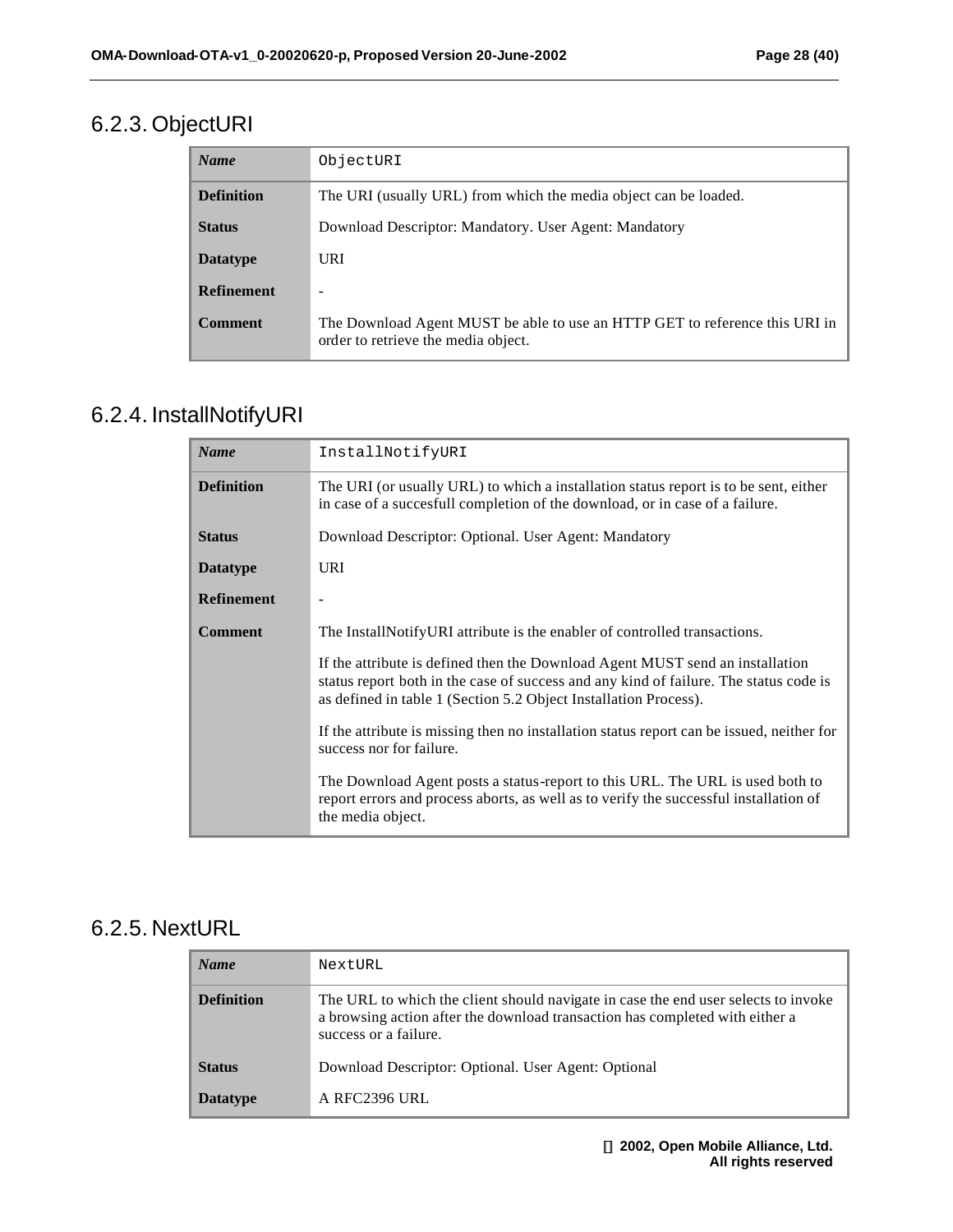| <b>Refinement</b> | -                                                                                                                                                                                                                                                                                     |
|-------------------|---------------------------------------------------------------------------------------------------------------------------------------------------------------------------------------------------------------------------------------------------------------------------------------|
| <b>Comment</b>    | Next URL provides a way for the download service to express the desired terminal<br>behaviour in scenarios where the service to user interaction is to continue with<br>browsing actions.<br>This feature MAY for example be used when the Discovery Application is a Web<br>browser. |

#### 6.2.6. Version

| <b>Name</b>       | Version                                                                                                                                                                                                                                              |  |  |  |  |
|-------------------|------------------------------------------------------------------------------------------------------------------------------------------------------------------------------------------------------------------------------------------------------|--|--|--|--|
| <b>Definition</b> | The version of the Download Descriptor technology.                                                                                                                                                                                                   |  |  |  |  |
| <b>Status</b>     | Download Descriptor: Optional. User Agent: Optional                                                                                                                                                                                                  |  |  |  |  |
| <b>Datatype</b>   | String (decimal)                                                                                                                                                                                                                                     |  |  |  |  |
| <b>Refinement</b> |                                                                                                                                                                                                                                                      |  |  |  |  |
| <b>Comment</b>    | The format of the Version is "major.minor". A Download Agent not supporting the<br>"major" version of the Download Descriptor Version MUST send an "Invalid<br>DDVersion" status code to the InstallNotifyURI and reject the Download<br>Descriptor. |  |  |  |  |
|                   | The "minor" version is used to differentiate between backwards compatible<br>versions of the Download Descriptor.                                                                                                                                    |  |  |  |  |
|                   | The Version of the Download Descriptor defined in this specification is "1.0".                                                                                                                                                                       |  |  |  |  |
|                   | The default Version, when the attribute is omitted from the Download Descriptor,<br>is " $1.0$ "                                                                                                                                                     |  |  |  |  |

### 6.2.7. Name

| <b>Name</b>       | Name                                                                                                                                                                        |  |  |  |  |
|-------------------|-----------------------------------------------------------------------------------------------------------------------------------------------------------------------------|--|--|--|--|
| <b>Definition</b> | A user readable name of the Media Object that identifies the object to the user.                                                                                            |  |  |  |  |
| <b>Status</b>     | Download Descriptor: Optional. User Agent: Optional                                                                                                                         |  |  |  |  |
| <b>Datatype</b>   | String                                                                                                                                                                      |  |  |  |  |
| <b>Refinement</b> | Does not have any particular semantics, is intended for user interpretation.                                                                                                |  |  |  |  |
| <b>Comment</b>    | The client MAY use the name as the default storage name, or as a part of it. The<br>Download Agent MAY also use the attribute Vendor to ensure uniqueness between<br>names. |  |  |  |  |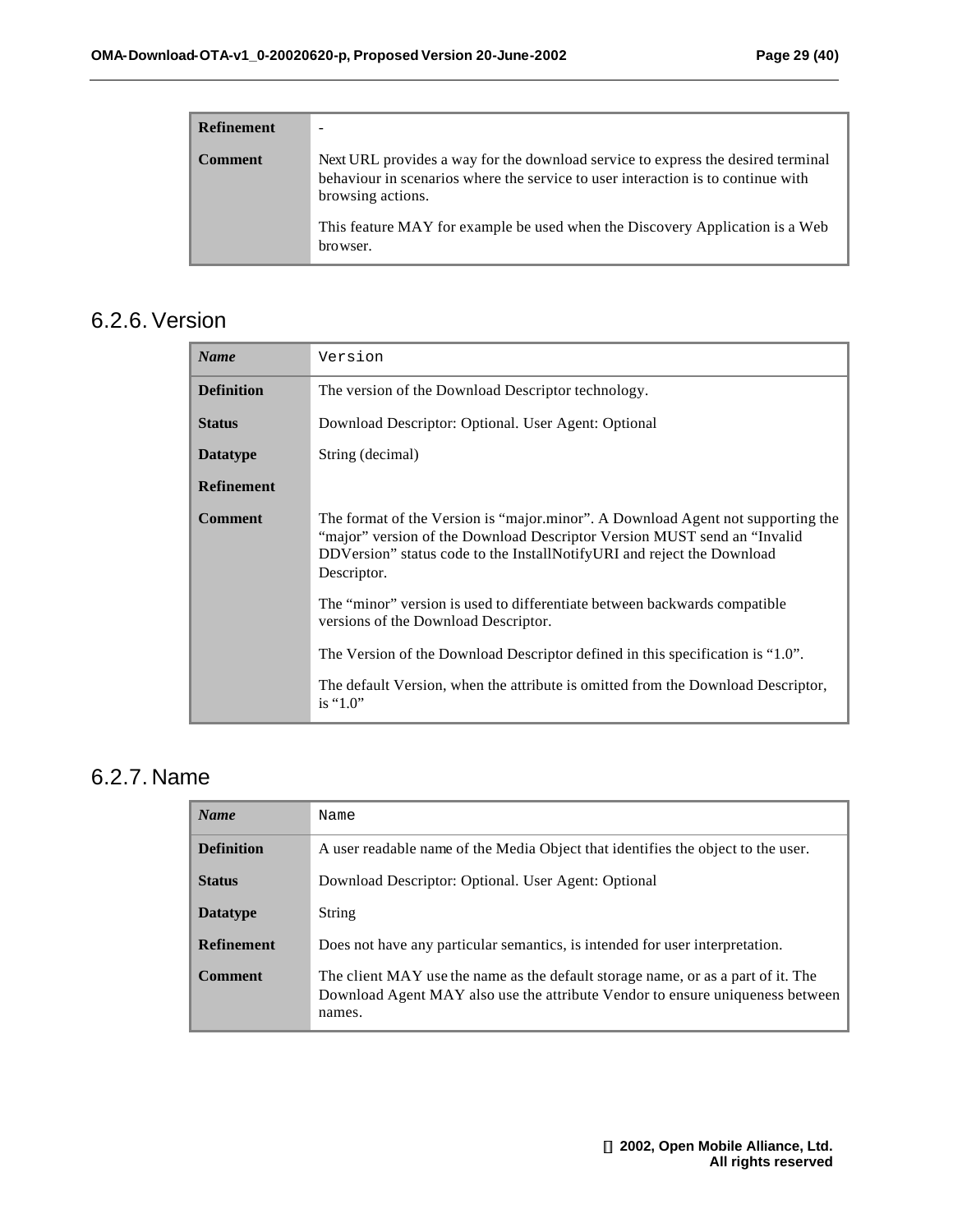## 6.2.8. Description

| <b>Name</b>       | Description                                                                                                                                                                                                          |  |  |  |  |
|-------------------|----------------------------------------------------------------------------------------------------------------------------------------------------------------------------------------------------------------------|--|--|--|--|
| <b>Definition</b> | A short textual description of the media object                                                                                                                                                                      |  |  |  |  |
| <b>Status</b>     | Download Descriptor: Optional. User Agent: Optional                                                                                                                                                                  |  |  |  |  |
| <b>Datatype</b>   | String                                                                                                                                                                                                               |  |  |  |  |
| <b>Refinement</b> | Does not have any particular semantics, is intended for user interpretation.                                                                                                                                         |  |  |  |  |
| <b>Comment</b>    | SHOULD be displayed to the user before the download of the media object is<br>accepted by the end user.                                                                                                              |  |  |  |  |
|                   | Allows the user a last check before the transaction is completed. This may for<br>example catch lacking synchronisation with regards to the presented content in the<br>presentation server and the download server. |  |  |  |  |

#### 6.2.9. Vendor

| <b>Name</b>       | Vendor                                                                                                                                                                                              |  |  |  |  |
|-------------------|-----------------------------------------------------------------------------------------------------------------------------------------------------------------------------------------------------|--|--|--|--|
| <b>Definition</b> | The organis ation that provides the media object                                                                                                                                                    |  |  |  |  |
| <b>Status</b>     | Download Descriptor: Optional. User Agent: Optional                                                                                                                                                 |  |  |  |  |
| <b>Datatype</b>   | <b>String</b>                                                                                                                                                                                       |  |  |  |  |
| <b>Refinement</b> | Does not have any particular semantics, is intended for user interpretation.                                                                                                                        |  |  |  |  |
| <b>Comment</b>    | The attribute MAY be displayed to the user during installation. The attribute MAY be<br>used by the Download Agent to create a unique name for the media object when it is<br>stored in the device. |  |  |  |  |

### 6.2.10. InfoURL

| <b>Name</b>       | InfoURL                                                                                                         |  |  |  |  |
|-------------------|-----------------------------------------------------------------------------------------------------------------|--|--|--|--|
| <b>Definition</b> | A URL for further describing the media object                                                                   |  |  |  |  |
| <b>Status</b>     | Download Descriptor: Optional. User Agent: Optional                                                             |  |  |  |  |
| <b>Datatype</b>   | URL.                                                                                                            |  |  |  |  |
| <b>Refinement</b> | Does not have any particular semantics, is intended for user interpretation.                                    |  |  |  |  |
| Comment           | The InfoURL is used to for information that describes the media object rather than<br>the download transaction. |  |  |  |  |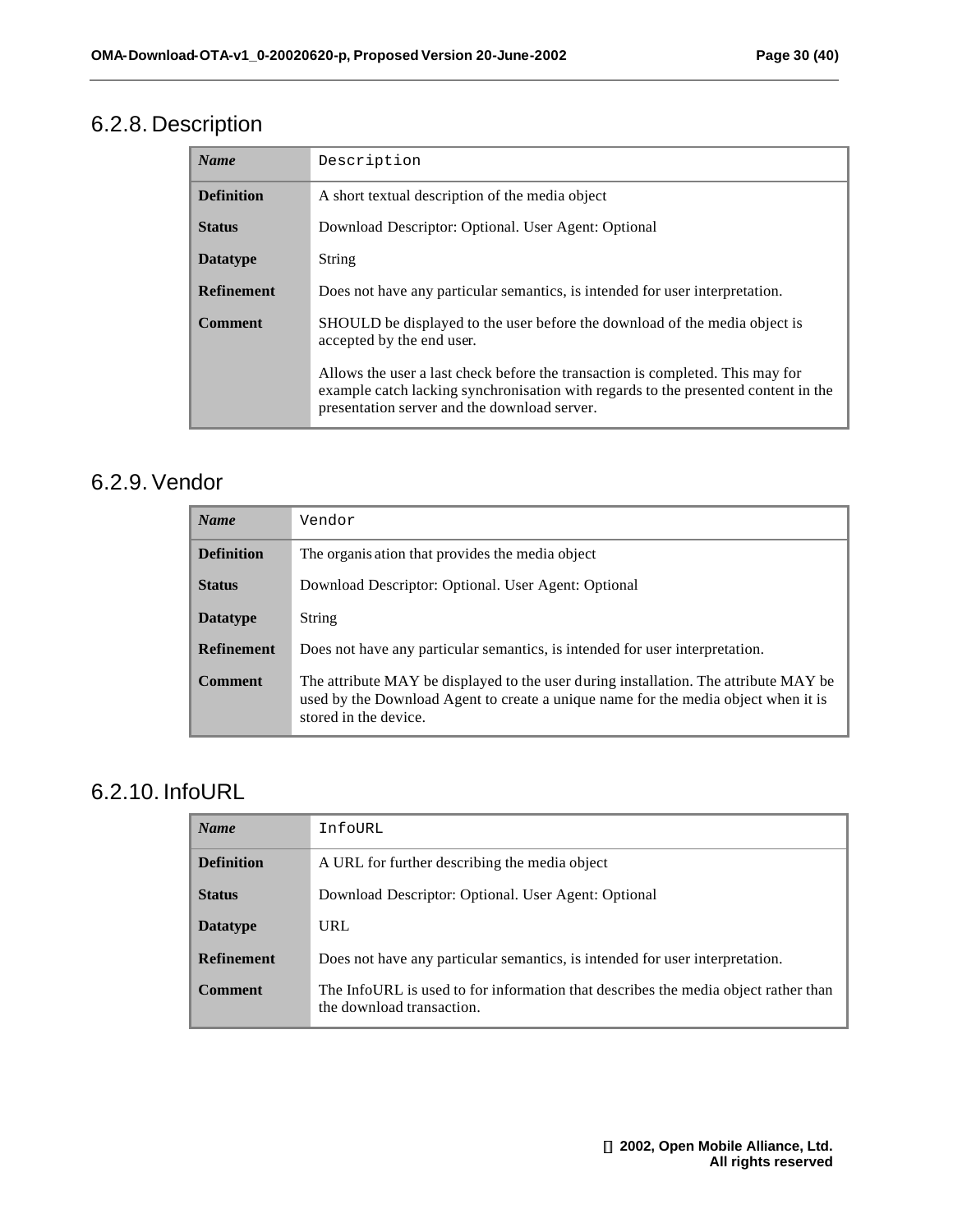#### 6.2.11. IconURI

| <b>Name</b>       | IconURI                                                                                                                            |  |  |  |  |
|-------------------|------------------------------------------------------------------------------------------------------------------------------------|--|--|--|--|
| <b>Definition</b> | The URI of an icon                                                                                                                 |  |  |  |  |
| <b>Status</b>     | Download Descriptor: Optional. User Agent: Optional                                                                                |  |  |  |  |
| <b>Datatype</b>   | URI, URL                                                                                                                           |  |  |  |  |
| <b>Refinement</b> |                                                                                                                                    |  |  |  |  |
| <b>Comment</b>    | May be used by the client to represent the media object (e.g. an application) in the<br>user interface (e.g. application manager). |  |  |  |  |

## **6.3. Extensibility**

The Download Descriptor used by OMA contains general metadata that is useful for all types of media. In some cases, however, the standardised attributes are not sufficient and media type specific metadata must be added.

Extensions can be made to the Download Descriptor by defining the extension data in a separate namespace. That way, extension names will not collide with the standard metadata. The extensions can be used to trigger additional steps in the downloading procedure.

The extensibility is governed by a few basic rules:

- If an attribute is unknown to the Download Agent the attribute MUST be discarded
- If a value of an attribute is unknown to the Download Agent the attribute MUST be discarded

#### 6.3.1. Media type with custom installation commands

The mechanism defined for the Download Descriptor is extensible. It is possible to extend the file with attributes that is specific to the installation of a specific media type.

The content handler for the Download Descriptor SHOULD evaluate its capabilities to download the object, and abort the download process in case it cannot finalise it properly.

The content handler SHOULD evaluate the received media object (without indication to the user) before sending an Installation Notification indicating success. If it determines that it cannot process the received media object then the error code "Non-Acceptable Content" should be posted to the server, and the media object should be discarded.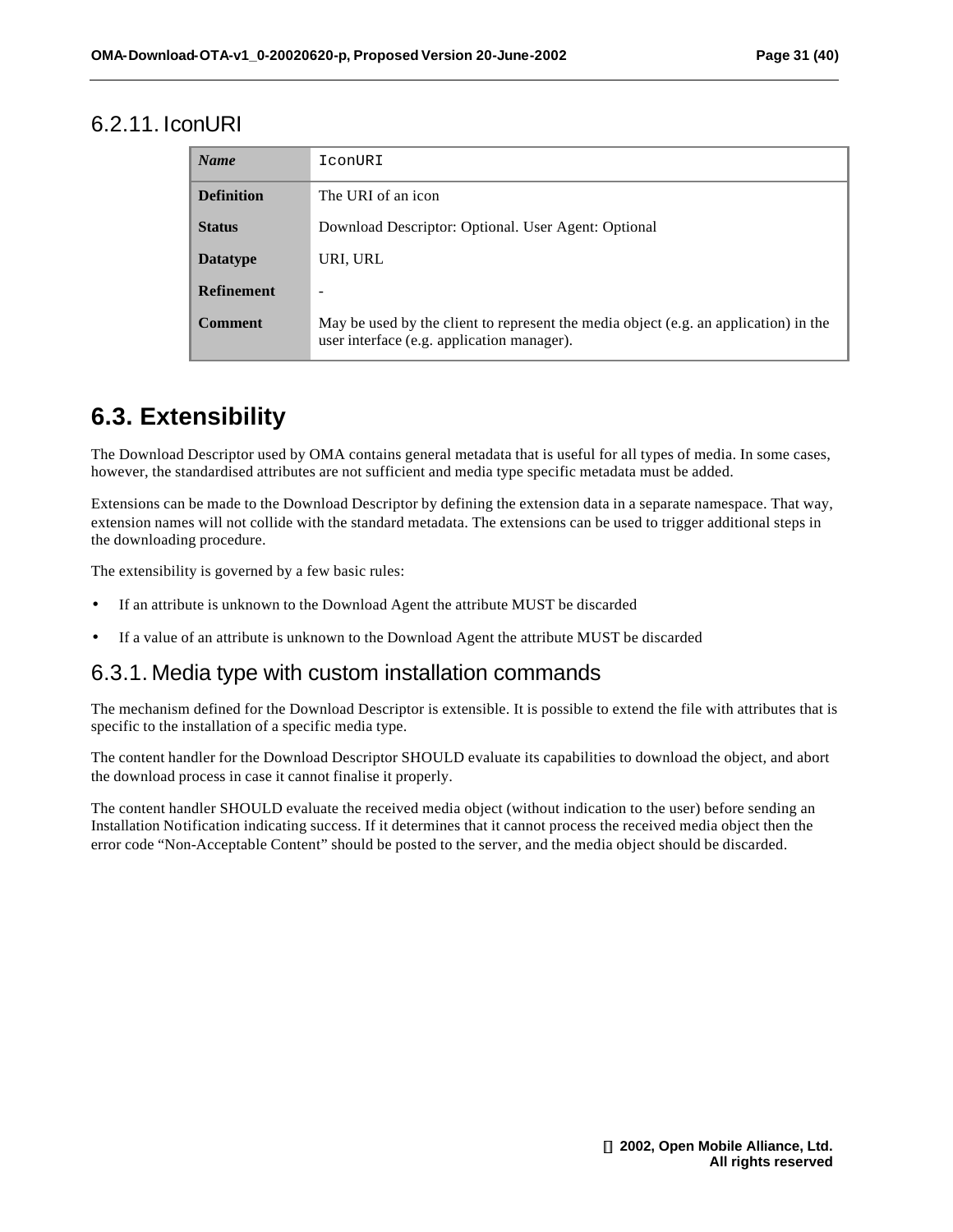## **7.** Relationship to Java™ MIDP OTA (informative)

The Download Descriptor for Generic Content Download MAY be used for all downloaded content types including MIDlets. However, whenever possible the Java<sup>TM</sup> Application Descriptor (JAD, as defined in [MIDPOTA]) should be used for Java<sup>TM</sup> MIDlet downloads.

The mechanism for Java<sup>TM</sup> MIDlet download is specified in the MIDP OTA Provisioning RP specification (see [MIDP] and [MIDPOTA]). This specification allows vendor specific enhancements to be defined. Some of the attributes defined in this specification MAY be used in a JAD file for download of MIDP objects.

## **7.1. MIDP OTA and OMA Download**

The framework for generic content download currently consists of the OMA Download mechanism, and a media type specific content download mechanism for JAR files (MIDP download as defined in [MIDPOTA]). The OMA Download mechanism for generic content is not intended to be used in the application space of JAD.

- If the media type to be downloaded is a JAR file then the Download Descriptor should be a JAD file as defined in [MIDPOTA].
- If the media type to be downloaded is different from a JAR file, i.e. is not a MIDP object, then the Download Descriptor should be as defined in this specification.

The intent of the specification is to encourage similarity between MIDP download and OMA Download, However, no formal relationship between the two specifications exists (except that the generic content download references the MIDP specification for MIDP OTA Provisioning).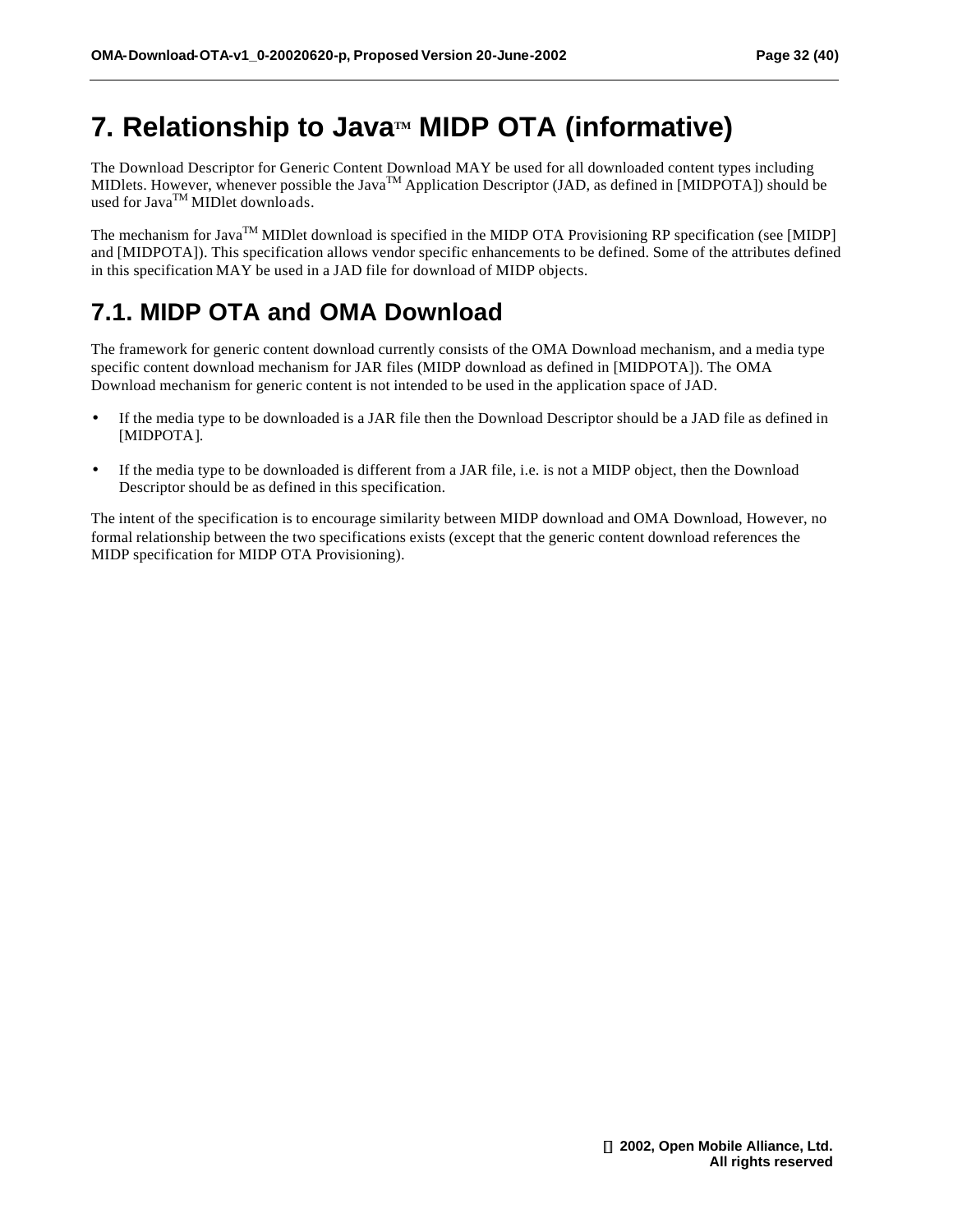### **8. XML Syntax for Download Descriptor**

This section describes the syntax of the DD (Download Descriptor) media type. The syntax is expressed as XML.

The media type application/vnd.oma.dd+xml has been registered with IANA for use as the Download Descriptor. The XML Schema for this media type is defined in section 8.2.

#### **8.1. Example**

```
<media xmlns="http://www.openmobilealliance.org/xmlns/dd"> 
       <type>image/gif</type> 
       <ObjectURI>http:/download.example.com/image.gif</ObjectURI> 
       <size>100</size> 
       <installNotifyURI>http:/download.example.com/
             image.gif?id=image</installNotifyURI> 
</media>
```
### **8.2. XML Schema**

```
<xsd:schema 
       targetNamespace="http://www.openmobilealliance.org/xmlns/dd" 
       xmlns:xsd="http://www.w3.org/2001/XMLSchema" 
       xmlns:dd="http://www.openmobilealliance.org/xmlns/dd" >
<xsd:simpleType name="ShortString">
       <xsd:restriction base="xsd:string">
              <xsd:maxLength value="40" />
       </xsd:restriction>
</xsd:simpleType>
<xsd:simpleType name="LongString">
       <xsd:restriction base="xsd:string">
             <xsd:maxLength value="160" />
       </xsd:restriction>
</xsd:simpleType>
<xsd:simpleType name="URI">
       <xsd:restriction base="xsd:anyURI">
             <xsd:maxLength value="128" />
       </xsd:restriction>
</xsd:simpleType>
<xsd:element name="name" type="dd:ShortString" />
<xsd:element name="objectURI" type="dd:URI" />
<xsd:element name="size" type="xsd:positiveInteger" />
<xsd:element name="type" type="dd:ShortString" />
<xsd:element name="vendor" type="dd:ShortString" />
<xsd:element name="description" type="dd:LongString" />
<xsd:element name="installNotifyURI" type="dd:URI" />
<xsd:element name="nextURL" type="dd:URI" />
<xsd:element name="infoURL" type="dd:URI" />
<xsd:element name="iconURI" type="dd:URI" />
<xsd:element name="media">
```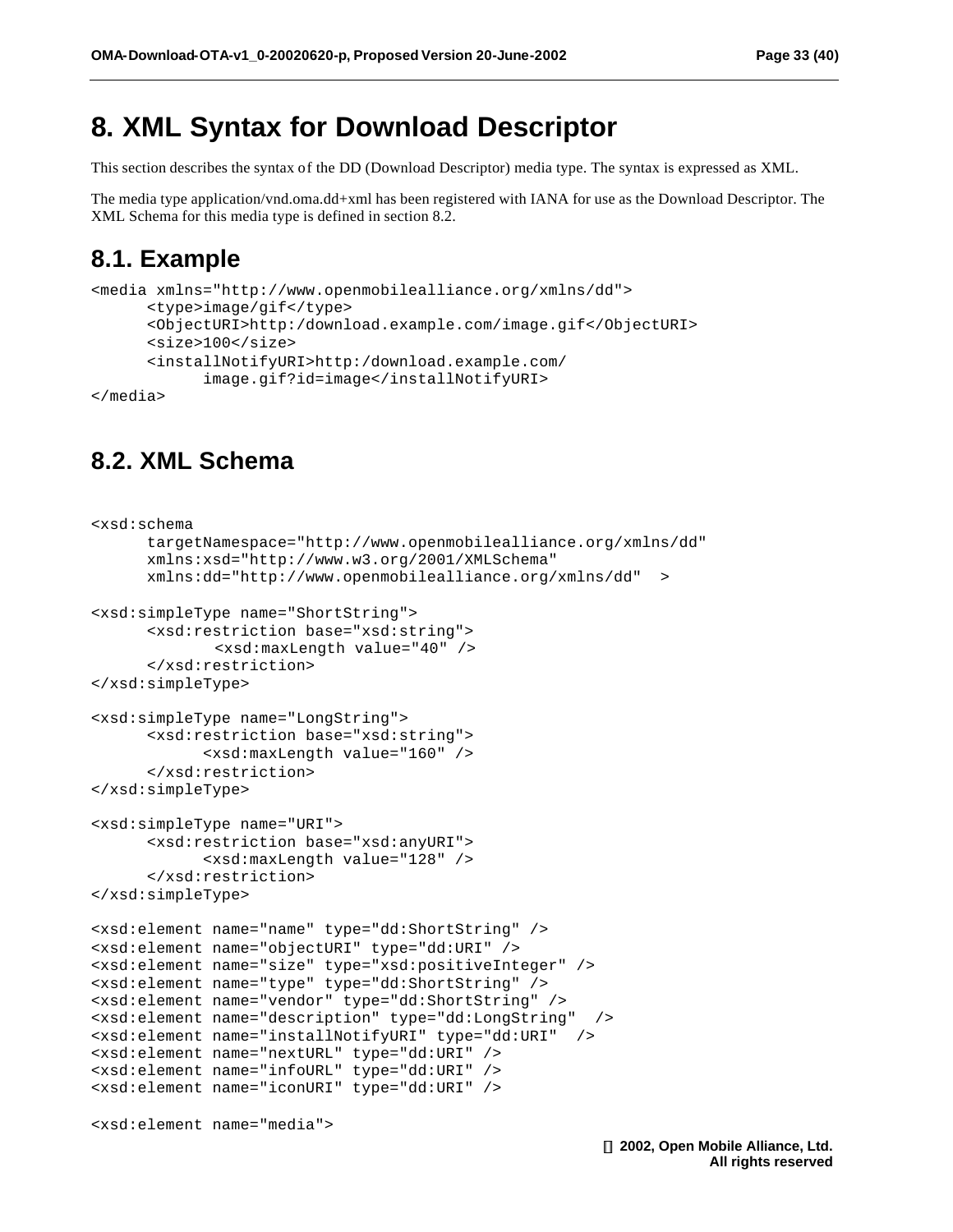```
 <xsd:complexType>
             <xsd:all>
                   <xsd:element ref="dd:objectURI" />
                   <xsd:element ref="dd:size" />
                   <xsd:element ref="dd:type" maxOccurs="unbounded"/>
                   <xsd:element ref="dd:name" minOccurs="0"/> 
                   <xsd:element ref="dd:DDVersion" minOccurs="0"/> 
                   <xsd:element ref="dd:vendor" minOccurs="0" />
                   <xsd:element ref="dd:description" minOccurs="0" />
                   <xsd:element ref="dd:installNotifyURI" minOccurs="0" />
                   <xsd:element ref="dd:nextURL" minOccurs="0" />
                   <xsd:element ref="dd:infoURL" minOccurs="0" />
                   <xsd:element ref="dd:iconURI" minOccurs="0" />
             </xsd:all>
             <xsd:attribute name="version" type="xsd:decimal" />
       </xsd:complexType>
</xsd:element>
```
</xsd:schema>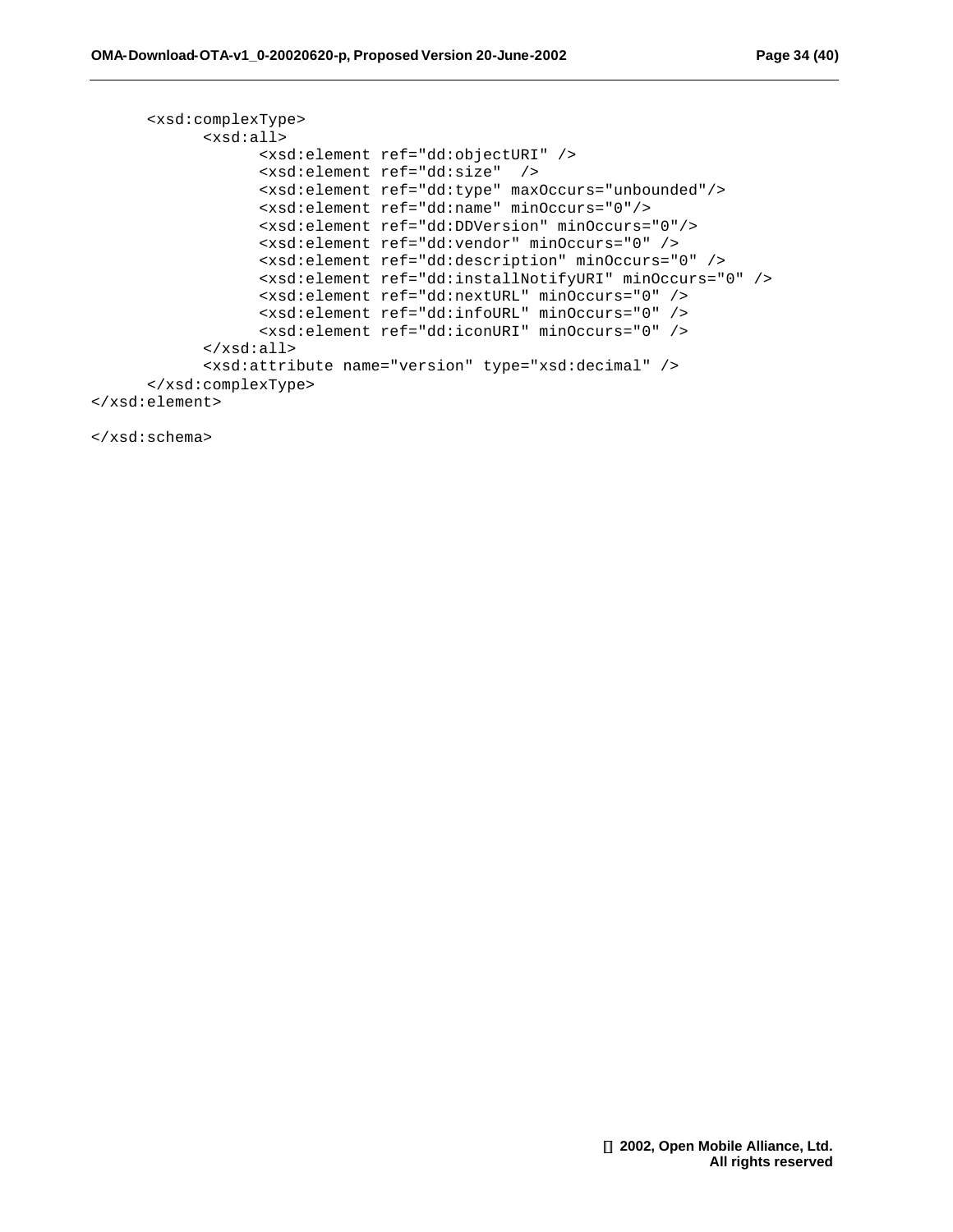### **Appendix A. Example of Download Transaction (informative)**

The example below shows a very simple use case of a download transaction.

#### **HTTP Request to view a download service page**

When requesting the rendering a service page, the request might look as follows:

```
GET http://www.service.com/download_service.html
Host: www.service.com
Accept: image/gif, multipart/mixed, text/vnd.oma.dd, text/html
```
The response from server might look as follows:

```
HTTP/1.1 200 OK
Server: CoolServer/1.3.12
Content-Length: 2543
Content-Type: text/html
<?xml version="1.0"?>
<!DOCTYPE html PUBLIC "-//WAPFORUM//DTD XHTML Mobile 1.0//EN" "http://www.wapforum.org/DTD/xhtml-
mobile10.dtd" >
       <html xmlns="http://www.w3.org/1999/xhtml" >
       <head>
           <title>Service presentation</title>
            <base href="http://host.foo.bar/" />
       </head>
       <body>
            <p>Please select the object <a href="pic-dir/picture.mod?ID=1234">
             here</a>!</p>
       </body>
</html>
```
#### **HTTP Request for Download Descriptor**

When requesting the download of a content descriptor, the request headers might look as follows:

```
GET http://host.foo.bar/pic-dir/picture.mod?ID=1234 
Host: host.foo.bar
Accept: text/vnd.oma.dd
User-Agent: CoolPhone/1.4 
Accept-Language: en-US, fi, fr
Accept-Charset: utf-8
```
The response from server might look as follows:

```
HTTP/1.1 200 OK
Server: CoolServer/1.3.12
Content-Length: 50
Content-Type: text/vnd.oma.dd; charset=utf-8
<media xmlns="http://www.openmobilealliance.org/xmlns/dd"> 
   <type>image/gif</type> 
   <ObjectURI>http:/foo.bar.com/pic-dir/picture.gif 
                 </ObjectURI> 
   <size>1234</size> 
   <installNotify-URI>http:/foo.bar.com/status</installNotify-URI>
```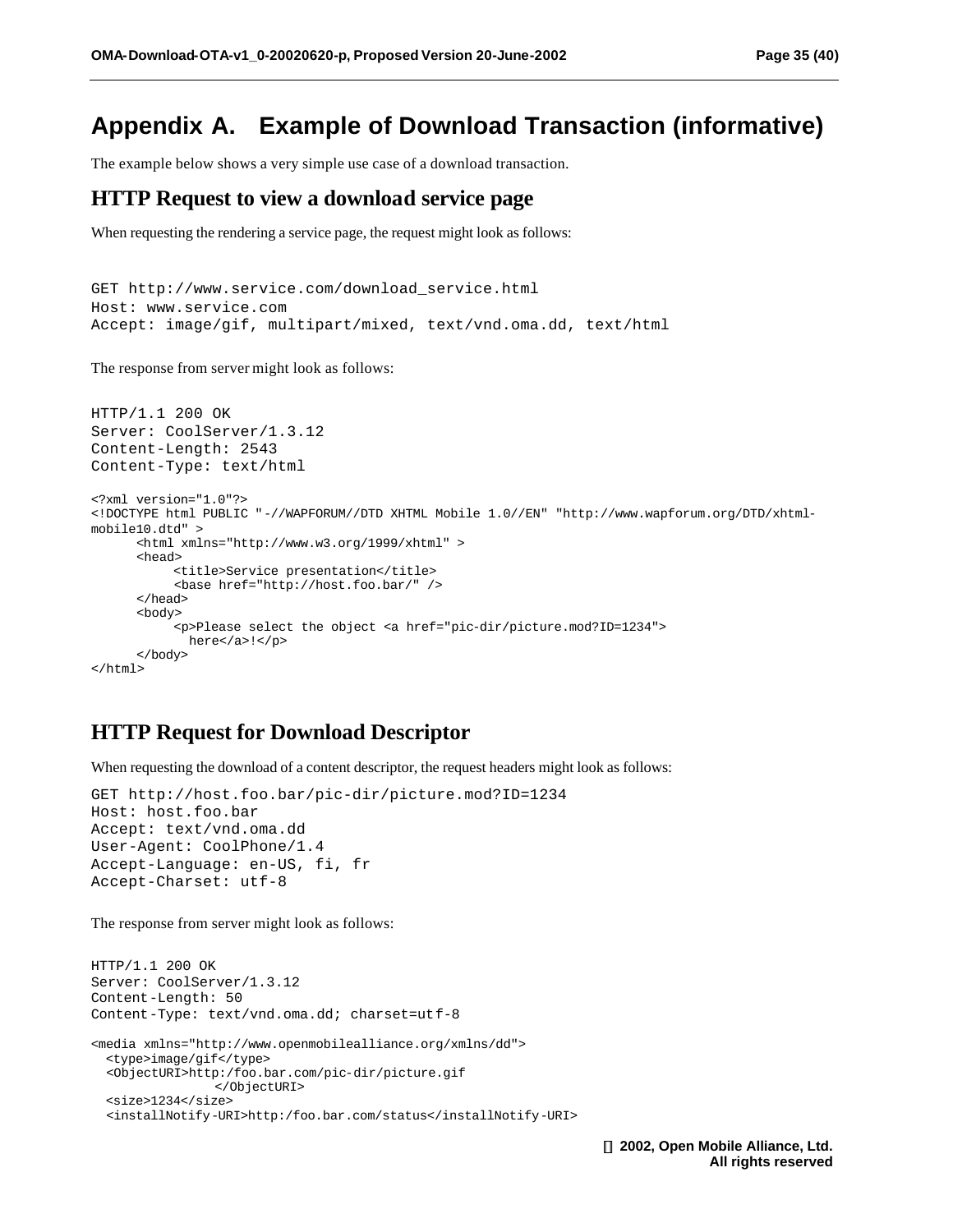</media>

#### **HTTP Request to Install a Media Object**

When requesting the download of a Media Object file, the request might look as follows:

```
GET http://host.foo.bar/pic-dir/picture.gif
Host: host.foo.bar
Accept: image/gif, image/jpg
```
The response from server might look as follows:

HTTP/1.1 200 OK Server: CoolServer/1.3.12 Content-Length: 25432 Content-Type: image/gif

… GIF picture…

#### **Install Status via HTTP Post Request**

After a successful reception of the GIF, the following would be posted:

```
POST http://foo.bar.com/status
Host: foo.bar.com
Content-Length: 13
```
900 Success

The response from the server might be:

HTTP/1.1 200 OK Server: CoolServer/1.3.12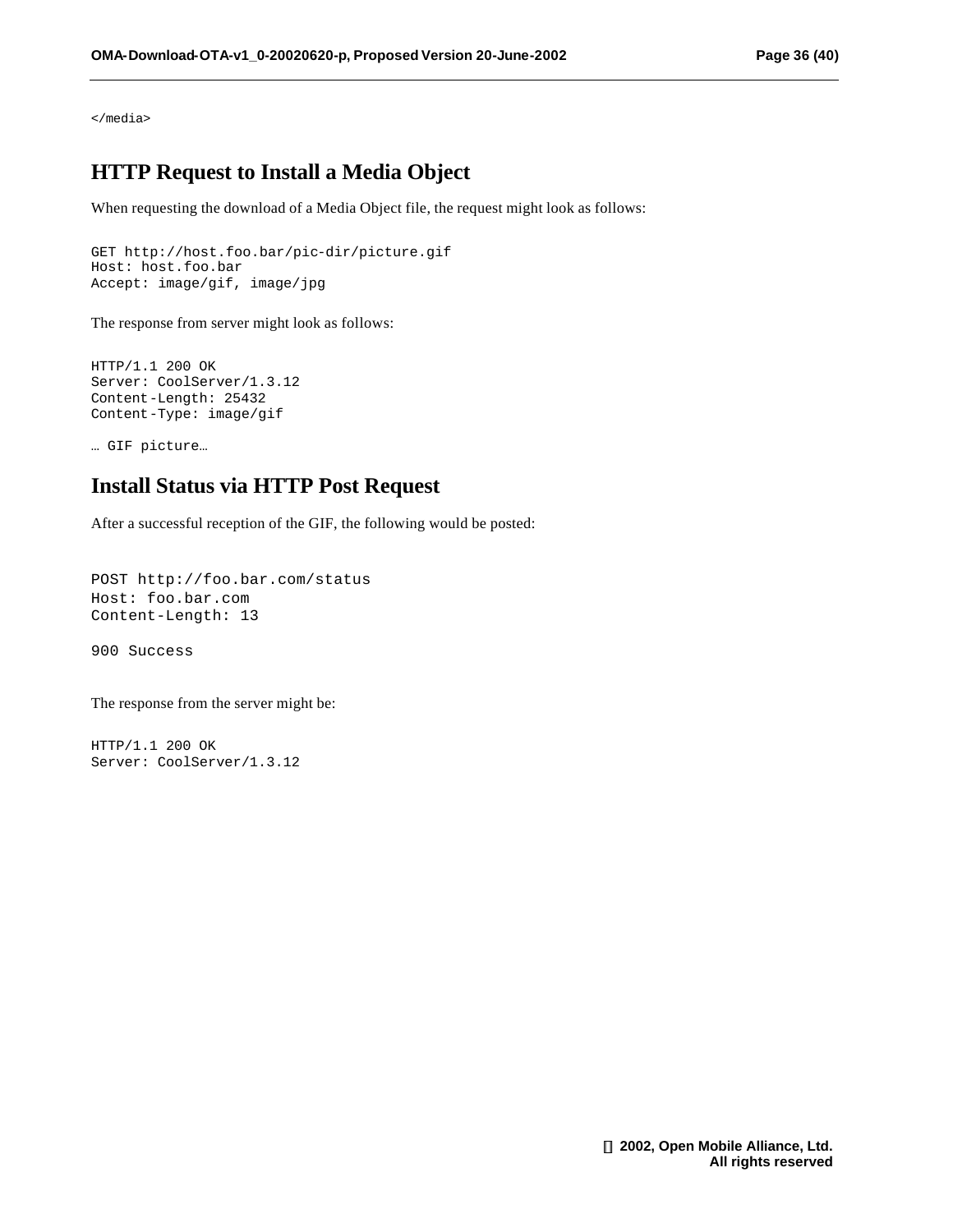## **Appendix B. Static Conformance Requirements (Normative)**

The notation used in this appendix is specified in [CREQ].

Static Conformance requirements for the Download User Agent are defined by the following table.

| <b>Item</b> | <b>Function</b>                                                                                                              | Reference | <b>Status</b> | Requirement                |
|-------------|------------------------------------------------------------------------------------------------------------------------------|-----------|---------------|----------------------------|
| DLOTA-C-001 | Support for installation<br>notification                                                                                     | 5         | M             |                            |
| DLOTA-C-002 | Send status report to address<br>defined in InstallNotifyURI                                                                 | 5         | M             |                            |
| DLOTA-C-003 | Functionality of delivery of<br>media object and sending of<br>installation notification                                     | 5.1.1     | M             | DLOTA-C-004 OR DLOTA-C-005 |
| DLOTA-C-004 | Use HTTP protocol for<br>media object delivery and<br>installation notification                                              | 5.1.1     | $\Omega$      |                            |
| DLOTA-C-005 | Use WSP protocol for media<br>object delivery and<br>installation notification                                               | 5.1.1     | $\Omega$      |                            |
| DLOTA-C-006 | Use HTTPS protocol for<br>download and installation<br>notification                                                          | 5.1.1     | $\Omega$      |                            |
| DLOTA-C-007 | Use WSP and WTLS<br>protocols for download and<br>installation notification                                                  | 5.1.1     | $\Omega$      |                            |
| DLOTA-C-008 | Media object discarded if<br>download process is aborted<br>before a requested<br>installation notification has<br>been sent | 5.1.1.1   | M             |                            |
| DLOTA-C-009 | Send status code indicating a<br>successful completion of the<br>download transaction                                        | 5.2       | M             |                            |
| DLOTA-C-010 | Send status code indicating<br>an error situation                                                                            | 5.2       | M             |                            |
| DLOTA-C-011 | Ignore optional Download<br>Descriptor attributes that are<br>not supported                                                  | 5.2.1.1   | M             |                            |
| DLOTA-C-012 | Ignore unknown Download<br>Descriptor attributes                                                                             | 5.2.1.1   | M             |                            |
| DLOTA-C-013 | Ignore all but first occurance<br>of a particular attribute<br>(except for Type) in the<br>Download Descriptor               | 5.2.1.1   | M             |                            |
| DLOTA-C-014 | Abort download transaction<br>if major version of download<br>descriptor is not supported                                    | 5.2.1     | $\mathbf M$   |                            |
| DLOTA-C-015 | Request for Media object<br>uses exact Uri as defined in<br>ObjectURI                                                        | 5.2.4     | $\mathbf M$   |                            |
| DLOTA-C-016 | 200-series response code<br>triggers "successfully                                                                           | 5.2.6     | M             |                            |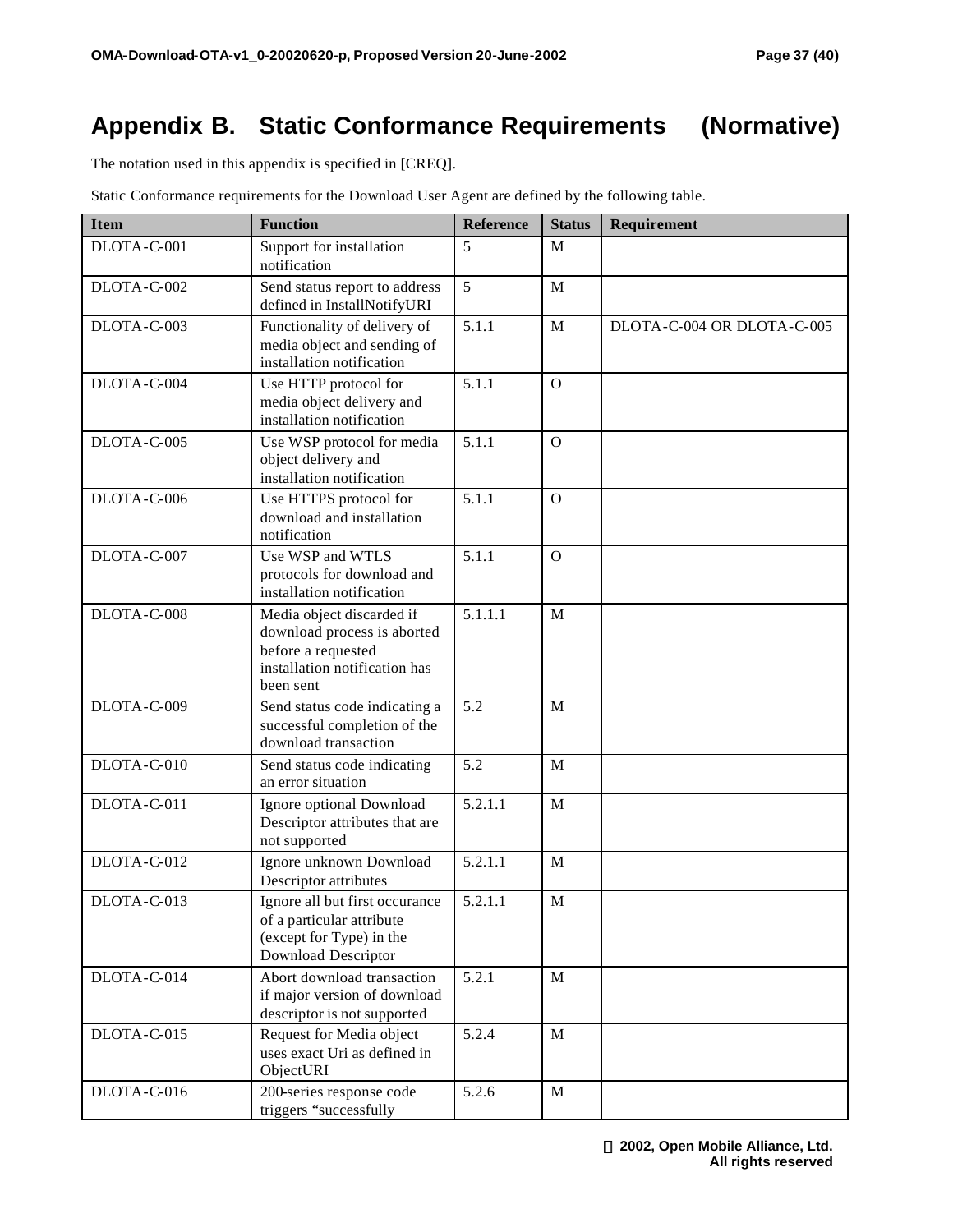| <b>Item</b> | <b>Function</b>                                                                                                                                                                                   | <b>Reference</b> | <b>Status</b> | Requirement |
|-------------|---------------------------------------------------------------------------------------------------------------------------------------------------------------------------------------------------|------------------|---------------|-------------|
|             | completed" behavior                                                                                                                                                                               |                  |               |             |
| DLOTA-C-017 | All HTTP response codes<br>except 200-series are<br>interpreted as temporary or<br>permanent errors                                                                                               | 5.2.6            | M             |             |
| DLOTA-C-018 | Temporary HTTP errors<br>handled as defined in [HTTP]                                                                                                                                             | 5.2.6            | M             |             |
| DLOTA-C-019 | Media Object is not released<br>by the download agent unless<br>a "well-intentioned"<br>installation notification<br>attempt has been made.                                                       | 5.2.6.1          | M             |             |
| DLOTA-C-020 | Process Download Descriptor<br>and Media Object packaged<br>in a Multipart/Related                                                                                                                | 5.1.1.1          | $\Omega$      |             |
| DLOTA-C-021 | The Status Report contains<br>the Status Code in a decimal<br>format, followed by one or<br>more <space> characters,<br/>followed by the textual<br/>representation of the error<br/>code</space> | 5.3.1            | M             |             |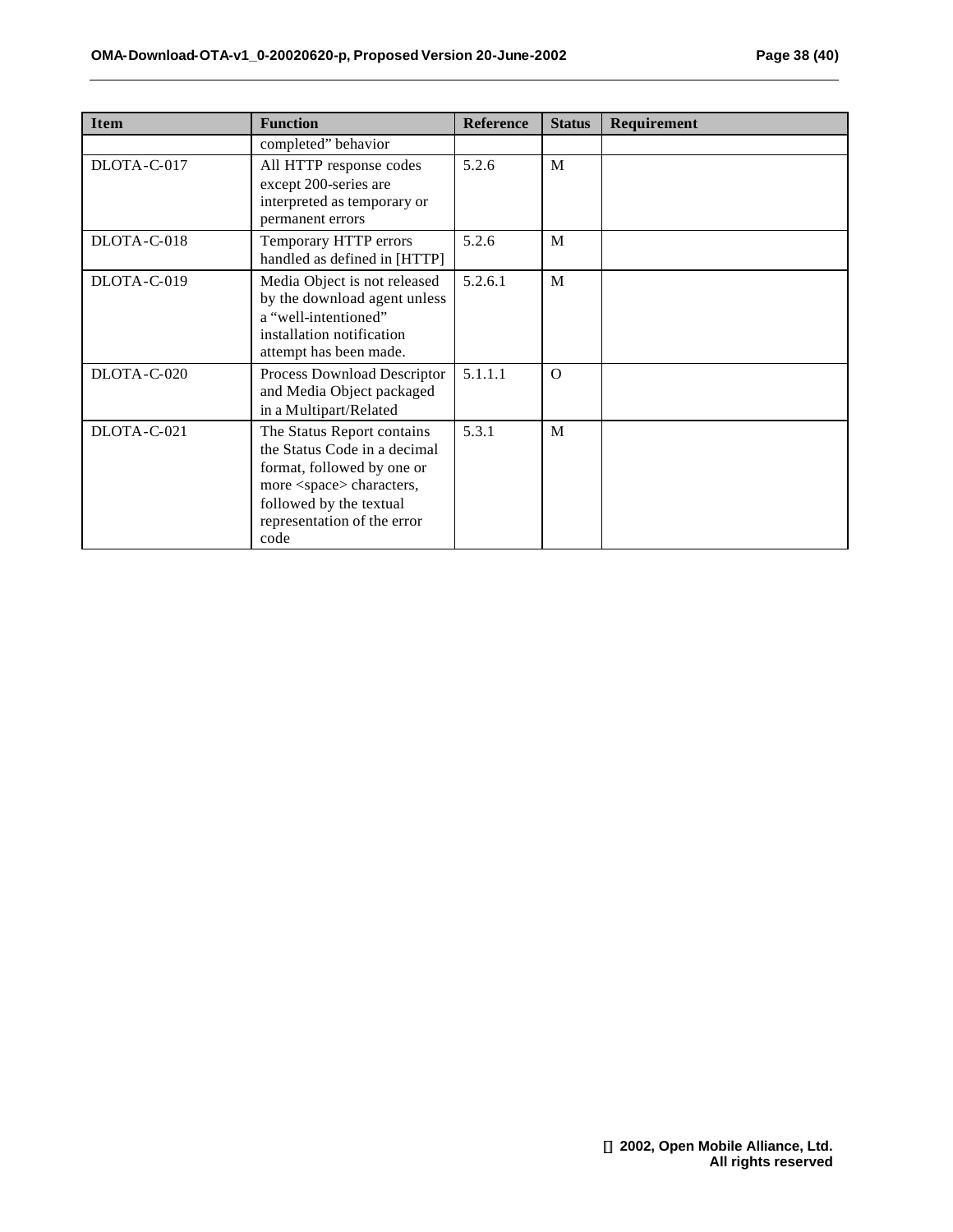## **Appendix C. Change History (Informative)**

| <b>Type of Change</b> | Date         | <b>Section</b> | <b>Description</b>                    |
|-----------------------|--------------|----------------|---------------------------------------|
| Class <sub>0</sub>    | 20-June-2002 |                | The initial version of this document. |
|                       |              |                |                                       |